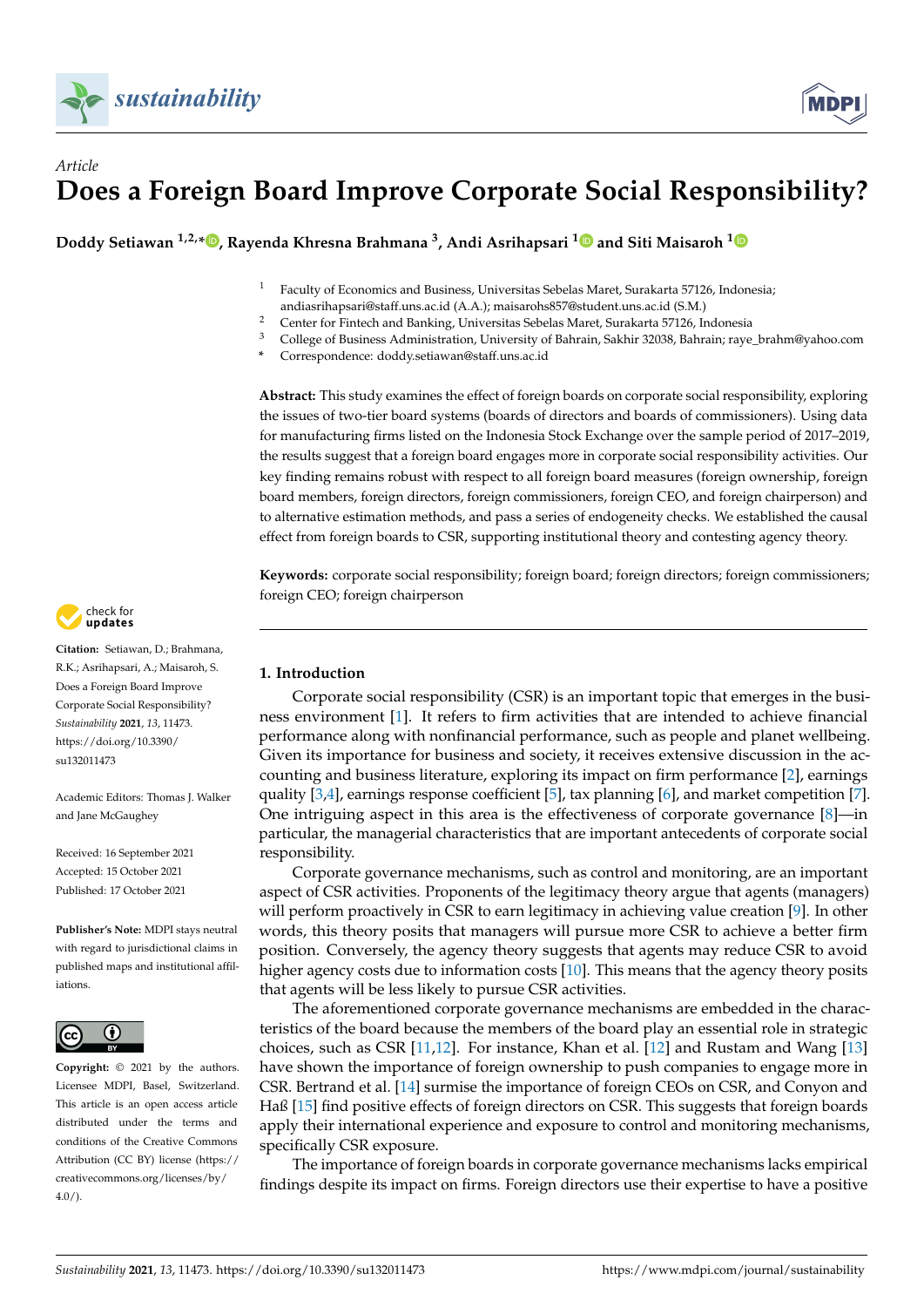effect on firm value [\[16\]](#page-15-8), decrease earning management [\[17,](#page-15-9)[18\]](#page-15-10), increase reputation [16], and reduce tax aggressiveness [\[19\]](#page-15-11). Based on this logic, a foreign board may support the legitimacy theory, suggesting that foreign agents pursue more CSR activities. However, this important topic has not received comprehensive direct attention in the CSR literature and is thus poorly understood. The CSR literature is dominated by a single foreign board dimension and does not examine boards in detail.

In short, this study examines the effect of foreign boards on CSR by comparing the legitimacy theory and agency theory. To achieve this objective, we take Indonesia as the research subject for several reasons. First, like other emerging countries, the proportion of foreigners on Indonesian company boards is quite significant. Second, Indonesia has a unique two-tier board system. This allows us to test the effect of board directors and board commissioners separately. Additionally, Indonesia does not allow CEO duality, allowing us to test the foreign effect of CEOs and chairpersons separately. Note that in terms of the segregation of duties, the board of directors is involved in the management duty of the companies, while the board of commissioners has supervisory functions.

The remainder of the paper is structured as follows. Section [2](#page-1-0) elaborates our theoretical arguments and formulates our hypotheses. The data and methodology are presented in Section [3,](#page-3-0) and the results and discussion are in Section [4.](#page-5-0) The conclusion is given in the final section.

#### <span id="page-1-0"></span>**2. Literature Review and Hypothesis Development**

## *2.1. Theoretical Arguments*

A systematic review of corporate social responsibility (CSR) studies by Velte [\[9\]](#page-15-1) addresses the legitimacy theory and agency theory as the underlying theories explaining CSR activities. From the legitimacy theorist's point of view, agents (managers) follow the best managerial practices (such as CSR) to make the organization more efficient and create value [\[12](#page-15-4)[,20,](#page-15-12)[21\]](#page-15-13). If agents are more legitimate, they will have more CSR activities. From the perspective of agency theorists, transparency through voluntary disclosure (such as CSR) leads to an agency cost reduction. If agents are more focused on the agency perspective, they will have fewer CSR activities [\[10\]](#page-15-2).

One aspect to explain this contradictory perspective may be the corporate governance mechanism [\[21\]](#page-15-13). An efficient and effective mechanism may lead to different CSR practices [\[11,](#page-15-3)[12,](#page-15-4)[21\]](#page-15-13). In particular, ownership structure, board composition, and managerial characteristics can be important determinants of CSR in a company [\[12](#page-15-4)[,21\]](#page-15-13). For instance, McGuinness et al. [\[11\]](#page-15-3) revealed the positive association between foreign ownership and CSR. There is also a positive effect of foreign CEO and CSR activities according to Bertrand and Betschinger [\[14\]](#page-15-6). Additionally, Garanina and Aray [\[21\]](#page-15-13) showed the positive impact of foreign board members on CSR. Given the importance of those characteristics on CSR, understanding how foreign boards influence CSR is critical to enriching the literature, specifically for the debate between legitimacy theory and agency theory.

#### *2.2. Foreign Ownership and Corporate Social Responsibility*

One of the determinant factors for corporate social responsibility is ownership structure [\[21\]](#page-15-13). Owners discretionarily influence firm decisions regarding corporate social responsibility. Foreign owners are more concerned about the quality of corporate governance practice in the company [\[22\]](#page-15-14). Foreign investors push companies to apply better corporate governance practices. The company will have better quality corporate governance, and it is expected to improve firm performance. Mishra (2014) conducted a study on the relationship between foreign ownership and firm value using the Australian context. The results of this study confirmed the expectation that foreign ownership provides additional evidence of firm value.

Foreign ownership also has a positive effect on other discretionary aspects, such as foreign ownership pushing companies to pay more dividends [\[23\]](#page-15-15). Foreign owners align their interest with shareholders; therefore, foreign ownership prefers better trans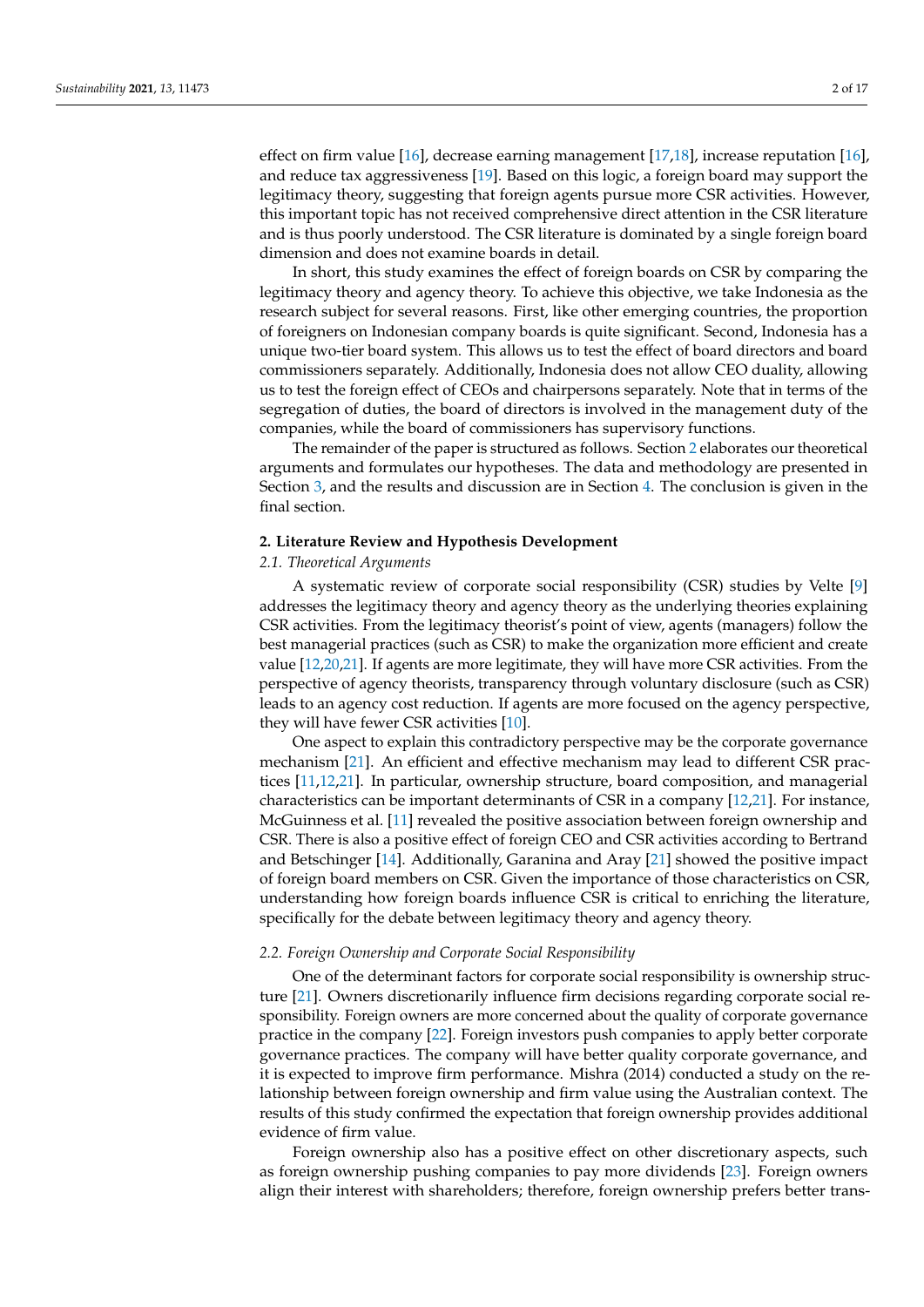parency [\[24\]](#page-15-16) and earnings quality [\[25\]](#page-15-17). Foreign owners also give more attention to the firm's activities on corporate social responsibility. Rustam et al. [\[13\]](#page-15-5) analyzed the impact of foreign ownership on corporate social responsibility using the Pakistan context. The results of their study show that foreign ownership has a significant relationship to positive corporate social responsibility improvement. Foreign owners use their discretion to push companies to be more involved in corporate social responsibility activities. The results of Rustam et al. [\[13\]](#page-15-5) confirm previous studies, such as Khan et al. [\[12\]](#page-15-4) and Hu and Zhu [\[26\]](#page-15-18), who found a positive impact of foreign ownership on improving corporate social responsibility in Bangladesh and China, respectively. However, the effect of foreign ownership is weakened in Chinese state-owned enterprises.

On the other hand, Garanina and Aray [\[21\]](#page-15-13) investigated the effect of foreign ownership on corporate social responsibility performance using the Russian context. The results of their study show that foreign ownership has a negative effect on corporate social responsibility. Foreign owners have fewer incentives to improve corporate social responsibility in Russia. Further analysis shows that most foreign ownership in Russia is mostly from non-Western countries; therefore, they do not fully absorb corporate social responsibility behavior. This study is also in line with McGuinness et al. [\[11\]](#page-15-3), who found that the level of foreign ownership has a negative effect on corporate social responsibility in China. Furthermore, Al-Gamrh and Al-Dhamari [\[27\]](#page-15-19) also found that foreign ownership decreases corporate social responsibility performance in the UAE. However, Gulzar and Cherian [\[28\]](#page-15-20) did not find a significant effect of foreign ownership on corporate social responsibility in China. Foreign ownership in China has fewer incentives to push companies to be more involved in corporate social responsibility.

The presence of foreign ownership is expected to give more benefit to companies, such as improving corporate governance practice [\[22,](#page-15-14)[24\]](#page-15-16) and firm value [\[29\]](#page-15-21), as indicated by paying more dividends [\[23\]](#page-15-15) and having higher earnings quality [\[25\]](#page-15-17). Foreign ownership has discretion to push companies to give more attention to corporate social responsibility in home companies. Therefore, foreign ownership has a positive effect on social responsibility [\[12,](#page-15-4)[13,](#page-15-5)[26\]](#page-15-18). It is expected that foreign ownership positively improves corporate social responsibility. Thus, our first hypothesis is:

# **Hypothesis 1.** *Foreign ownership has a positive effect on corporate social responsibility.*

#### *2.3. Foreign Board and Corporate Social Responsibility*

The article by Oxelheim and Randøy [\[16\]](#page-15-8) provides evidence that the willingness of a company to add foreign nationals to their board is a signal that the firm is ready to improve its transparency and corporate governance practices. Foreign directors are expected to provide value added to the company, such as improving the monitoring function. A previous study by Gianetti and Liao [\[30\]](#page-15-22) investigated the effect of Chinese companies' decisions to bring directors with foreign experience to give value added to the company. The results of the study show that foreign directors transfer their knowledge and experience regarding best practices in management and corporate governance. This transfer leads to better firm performance. It will have an impact on reducing earnings management [\[17](#page-15-9)[,18\]](#page-15-10), reducing tax aggressiveness [\[19\]](#page-15-11), and improving earnings information sharing [\[31\]](#page-15-23). Thus, foreign boards are also expected to have a positive effect on corporate social responsibility activities.

Garanina and Aray [\[21\]](#page-15-13) investigated the impact of foreign boards on corporate social responsibility at Russian companies, finding that foreign boards positively affect corporate social responsibility in Russian companies. This result shows that foreign directors use their expertise to push companies to engage more in corporate social responsibility. Foreign directors provide added value to Russian companies by increasing long-term stakeholders [\[21\]](#page-15-13). Similar evidence is provided by Rustam et al. [\[13\]](#page-15-5), who found that the presence of foreign directors in French companies increases the environmental performance and community development aspect of corporate social responsibility. Foreign directors are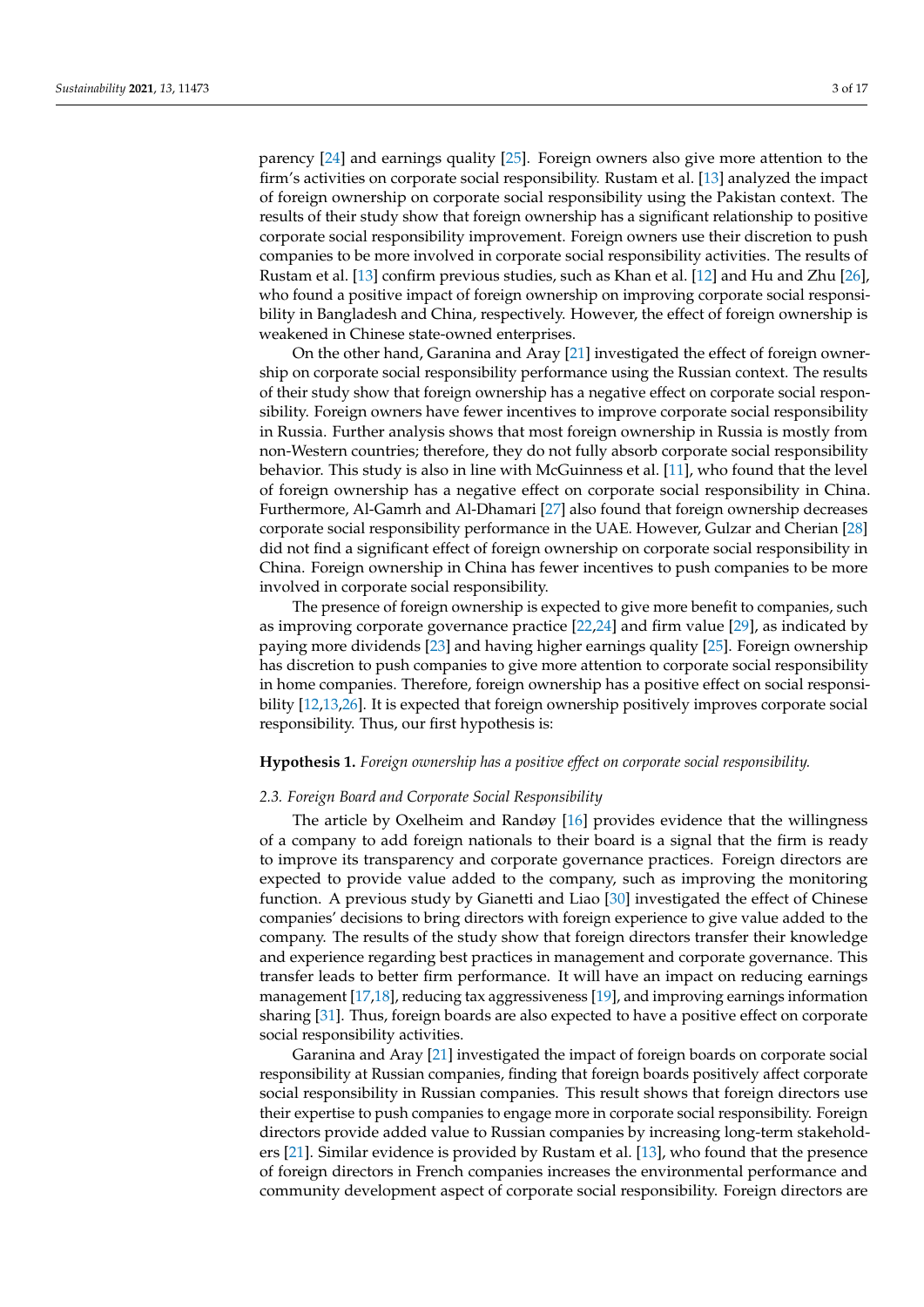able to drive management to pay more attention to environmental aspects and community involvement. A previous study also shows that foreign directors have a positive impact on corporate social responsibility in Jordan [\[32\]](#page-15-24) and Bangladesh [\[33\]](#page-15-25).

On the other hand, Colakoglu and Eryilmaz [\[34\]](#page-15-26) conducted a study regarding the diversity on the board and corporate social responsibility performance in Turkey. Their study included the 500 largest firms in Turkey. The results of their study found no effect of foreign directors on corporate social responsibility performance in Turkey. Foreign directors might not have a significant effect on company decisions regarding corporate social responsibility. Furthermore, Majeed and Aziz [\[35\]](#page-15-27) tested the effect of foreign directors on the corporate social responsibility performance of Pakistan companies. The results of their study found evidence contrary to expectations. Foreign directors in Pakistan negatively affect corporate social responsibility in Pakistan. Thus, Colakoglu et al. [\[34\]](#page-15-26) and Majeed et al. [\[35\]](#page-15-27) provide no evidence of the positive effect of foreign directors on corporate social responsibility.

Foreign directors on a board provide their expertise and experience to board processes and decisions. It is expected that foreign directors add positive value to the company [\[16](#page-15-8)[,30\]](#page-15-22). Foreign directors use their expertise to push companies to be more involved in corporate social responsibility activities. Thus, it is expected that foreign boards have a positive effect on corporate social responsibility.

**Hypothesis 2.** *Foreign boards have a positive effect on corporate social responsibility; a higher proportion of foreign members on boards increases the corporate social responsibility of a firm.*

Indonesia uses two-tier board systems that consist of boards of directors and boards of commissioners. Therefore, the next hypothesis expects that foreign nationality on the boards of directors and foreign CEOs would have a positive effect.

**Hypothesis 3.** *Foreign directors have a positive effect on corporate social responsibility; a higher portion of foreign directors on the board of directors increases the corporate social responsibility of a firm.*

**Hypothesis 4.** *A foreign CEO has a positive effect on corporate social responsibility; a firm with a foreign CEO outperforms the CSR of a firm without a foreign chairperson.*

Regarding the role of foreign nationals on boards of commissioners, this study also expects that foreign commissioners and a foreign chairperson on a board of commissioners (a foreign chairperson) would have a positive effect on corporate social responsibility.

**Hypothesis 5.** *Foreign commissioners have a positive effect on corporate social responsibility; a higher portion of foreign commissioners on the board of commissioners increases the corporate social responsibility of a firm.*

**Hypothesis 6.** *A foreign chairperson has a positive effect on corporate social responsibility; a firm with a foreign chairperson outperforms the CSR of a firm without a foreign chairperson.*

# <span id="page-3-0"></span>**3. Research Methodology**

## *3.1. Data*

The initial firms of the study are listed on the Indonesia Stock Exchange. Furthermore, the study focuses on the manufacturing industry in Indonesia during the 2017–2019 period. There are 495 firm-year observations as the sample of the study. We collected the information regarding the annual report from the Indonesian Stock Exchange. To review the nationality of foreign directors and foreign boards, we reviewed the biographies of each director and commissioner in their annual reports. We also hand-collected biographical information about the directors from Bloomberg.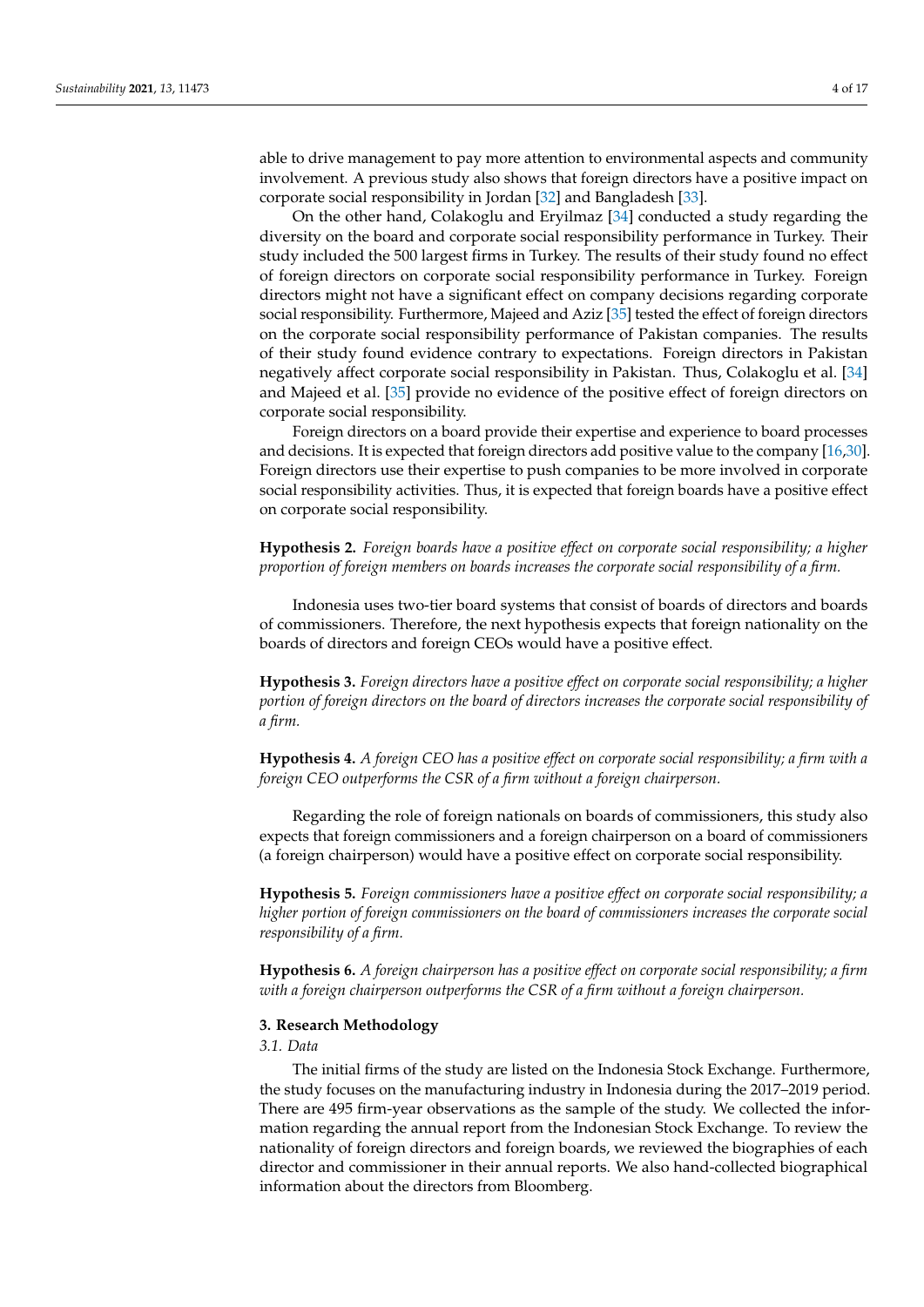## *3.2. Specification of Model*

The legitimacy theory suggests that firm characteristics are important factors in pursuing CSR. To accommodate this proposition of that theory, we used prior empirical research, such as Garanina and Aray [\[21\]](#page-15-13), which addresses several determinants to explain the function of CSR, such as firm size (SIZE), firm leverage (LEVERAGE), firm profitability (ROA), and Big Four audit firms (AUDIT). We added gender and firm age as two additional control variables; however, these two control variables have no significant impact on our estimation models (including the goodness of fit). One explanation for this is its collinearity or concomitant variation. In the end, we dropped these two variables.

Finally, we modified the baseline model from theoretical and empirical works and treated it as a baseline model. Then, we introduced foreign variables as the main effect of the estimation model to form our full model:

$$
CSR_{i,t} = \beta_0 + \beta_1 FOREIGN_{i,t} + \beta_2 SIZE_{i,t} + \beta_3 LEVERAGE_{i,t} + \beta_4 ROA_{i,t} + \beta_5 AUDIT_{i,t} + \beta_6 INDUSTRY_{i,t} + \sum_{3}^{t=1} \gamma_{3t} PERIOD_t + \varepsilon_{i,t}
$$

The main independent variable is *FOREIGNi*,*<sup>t</sup>* , which is measured in six different dimensions (foreign-owned, foreign board, foreign directors, foreign commissioners, foreign CEO, and foreign chairperson). We ran and re-ran the above estimation model by changing the measurement of foreign variables. *INDUSTRY* is a vector of industry-specific categorical variables. Year dummies (*PERIODt*) were included to control for common period shocks, where *PERIODt*=<sup>1</sup> if firm I is in the year t and 0 otherwise. All variables are defined in Appendix [A.](#page-14-7)

## *3.3. Variable Measurement*

## 3.3.1. Corporate Social Responsibility

Our measurement of corporate social responsibility (CSR) followed the Global Responsibility Index (GRI). We used dichotomous values for each index; we gave a "1" if the company discloses the relevant information regarding the index and a "0" if the company does not disclose the information (Khan et al., 2013). We followed a previous study that suggests annual reports as the main source of information, such as corporate social responsibility disclosure, for shareholders [\[36\]](#page-15-28). Therefore, we used annual reports as the main source of information for the study [\[21\]](#page-15-13).

#### 3.3.2. Key Independent Variables (Foreign Board)

This research defines foreign boards with a comprehensive and cohesive definition. Unlike previous studies that only focus on certain controlling and monitoring entities, e.g., foreign ownership [\[11\]](#page-15-3), foreign CEOs [\[14\]](#page-15-6), foreign directors [\[21\]](#page-15-13), and foreign boards [\[34\]](#page-15-26), we cover all board entities to give a more robust conclusion. The foreign board in this research has six dimensions, namely, foreign ownership (FOROWN), foreign board (FOR-BOARD), foreign directors (FORDIR), foreign commissioners (FORCOM), foreign CEO (FORCEO), and foreign chairperson (FORCHAIR). The foreign board refers to the percentage of foreign nationals on the company board [\[37\]](#page-15-29). The foreign board is divided into foreign directors, foreign CEOs, foreign commissioners, and foreign chiefs of the board of commissioners. Foreign directors refer to the percentage of foreign directors to the total number of board members [\[33](#page-15-25)[,34](#page-15-26)[,37\]](#page-15-29). A foreign CEO is a foreign national who holds the CEO position [\[15\]](#page-15-7). Foreign commissioners are foreign nationals who are members of the board of commissioners or when a foreign national is the chief of the board of commissioners. The foreign CEO and foreign chief board of commissioners are dummy variables, denoted by 1 if the CEO or chief of the board of commissioners is foreign. Foreign ownership is the percentage of shares held by foreign shareholders [\[23,](#page-15-15)[38\]](#page-15-30). We tabulate the results of these definitions in Appendix [A.](#page-14-7)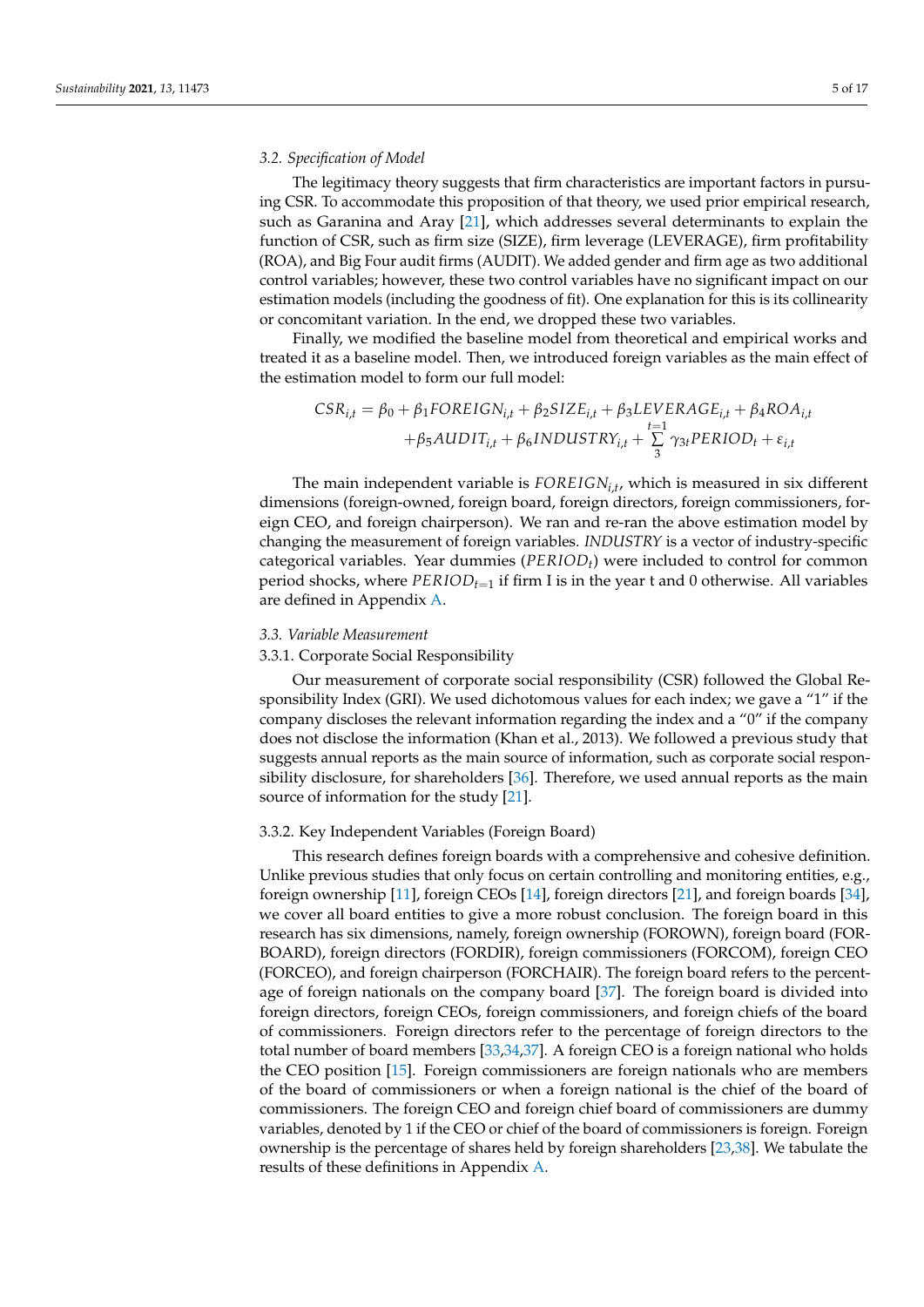## 3.3.3. Control Variables

As previously mentioned, the empirical CSR literature has long explored its determinants. Thus, this research controls those standard factors to isolate the independent effect of foreign boards. The four-control variable consists of firm characteristics: firm size (SIZE), profitability (ROA), leverage (LEVERAGE), and audit firm (AUDIT). The firm size is the ln of total assets of the firm, and the profitability measurement uses return on assets (ROA) as earnings divided by assets. Leverage is the debt-to-equity ratio, and the audit firm is a dummy variable: 1 if the audit firm is Big Four and 0 otherwise. We also take the type of industry as another control variable.

#### <span id="page-5-0"></span>**4. Findings**

#### *4.1. Descriptive Statistics*

Table [1](#page-5-1) provides the descriptive statistics of the current study. The mean value of corporate social responsibility disclosure is 32.13%, which is higher than the value of 15% reported by Setiawan et al. [\[3\]](#page-14-2) for Indonesian banks over the sample period of 2013 to 2015. On average, this study discloses one-third of the items in the GRI index, implying that corporate social responsibility disclosure in Indonesia is still considered low.

<span id="page-5-1"></span>**Table 1.** Summary statistics.

| Panel A: Descriptive Statistics for Continuous Variables |           |          |        |        |           |
|----------------------------------------------------------|-----------|----------|--------|--------|-----------|
| Variable                                                 | Min       | Mean     | Median | Max    | Std. Dev. |
| CSR.                                                     | 15.44     | 32.13    | 32.35  | 45.59  | 4.97      |
| <b>FOROWN</b>                                            | 0.00      | 27.20    | 7.81   | 99.66  | 32.79     |
| <b>FORBOARD</b>                                          | 0.00      | 14.76    | 22.00  | 90.91  | 22.45     |
| <b>FORDIR</b>                                            | 0.00      | 15.79    | 10.00  | 100.00 | 15.9      |
| <b>FORCOM</b>                                            | 0.00      | 14.05    | 10.00  | 100.00 | 13.5      |
| <b>SIZE</b>                                              | 18.26     | 23.54    | 22.58  | 32.01  | 3.12      |
| <b>LEVERAGE</b>                                          | $-166.75$ | 3.14     | 0.61   | 694.86 | 36.54     |
| <b>ROA</b>                                               | $-41.02$  | 6.90     | 5.94   | 73.00  | 9.79      |
| Panel B: Descriptive statistics for dummy variables      |           |          |        |        |           |
| Variable                                                 | 1         | $\Omega$ |        |        |           |
| <b>FORCEO</b>                                            | 17.01%    | 82.99%   |        |        |           |
| <b>FORCHBOC</b>                                          | 12.47%    | 87.53%   |        |        |           |
| <b>AUDIT FIRM</b>                                        | 34.9%     | 65.1%    |        |        |           |

Note: The definitions of all variables are provided in Appendix [A.](#page-14-7) The dependent variable is CSR. The main independent variables are foreign ownership (FOROWN), foreign board (FORBOARD), foreign directors (ForDir), foreign commissioner (ForCom), foreign CEO (FORCEO), and foreign chairperson (FORCHAIR). The control variables are firm size (SIZE), firm profitability (ROA), firm leverage (LEVERAGE), Big Four audit firm (AU-DIT), and industrial type (IND). Panel B provides the descriptive statistics for the dummy variables (FORCEO and FORCOM).

The mean foreign board value in Indonesia is 14.84%, implying that 0.75 out of 5 firm board members in Indonesia is a foreigner. This value is higher than the value of 4.8% reported by Garanina and Aray [\[21\]](#page-15-13) in Russia. The proportions of foreign members of the boards of directors and commissioners were not significantly different. The average values of foreign directors and foreign commissioners are 15.79% and 14.05%, respectively. Finally, Table [2](#page-6-0) shows that the foreign nationals who hold CEO and chairperson positions on boards of commissioners are 17.01% and 12.47%, respectively.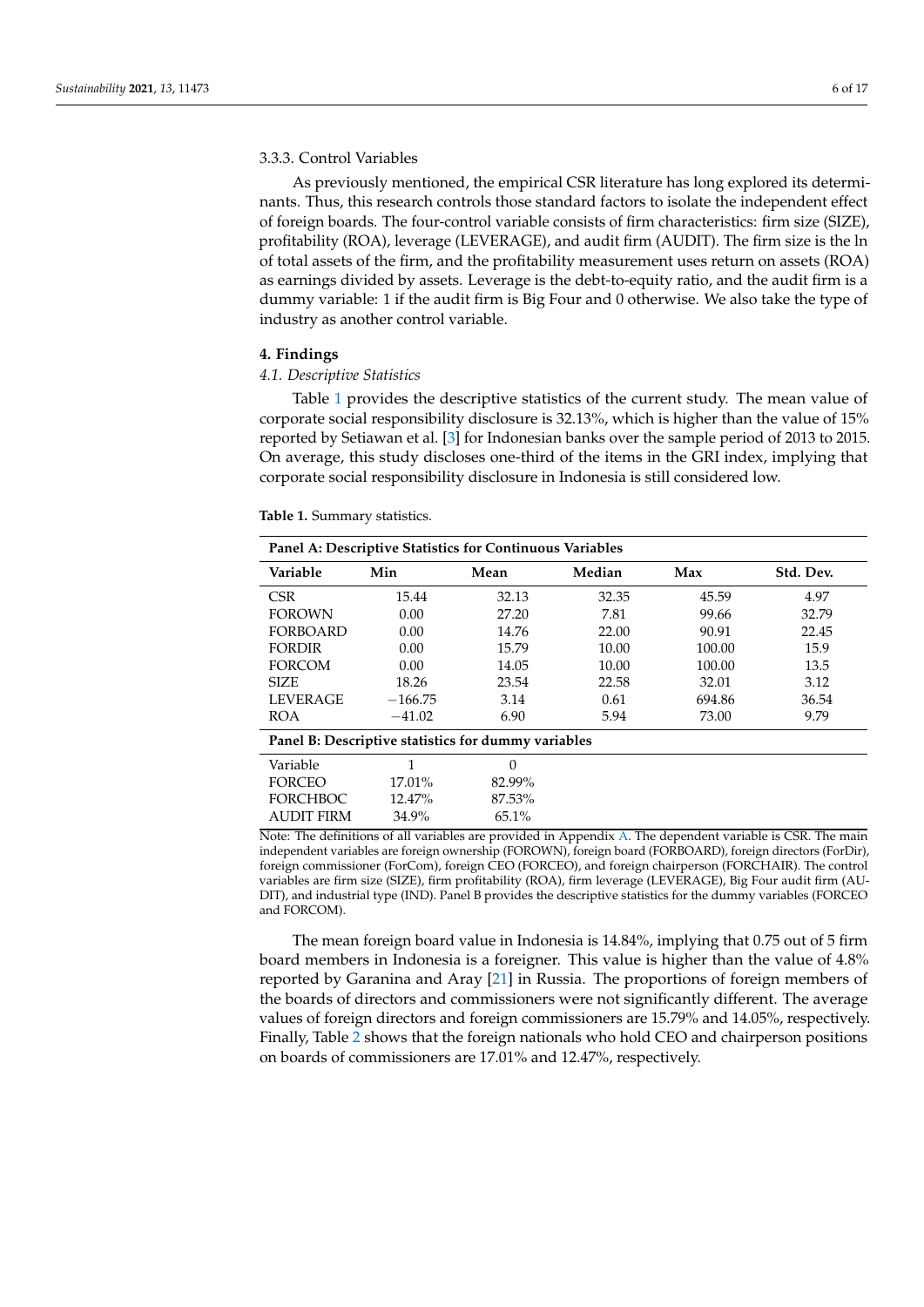|                 |             | Owner                |             | <b>BOD</b>           |             | <b>Directors</b>     |             | Commissioners        |             | <b>CEO</b>           |             | Chairperson          |
|-----------------|-------------|----------------------|-------------|----------------------|-------------|----------------------|-------------|----------------------|-------------|----------------------|-------------|----------------------|
|                 | White       | Double-<br>Clustered | White       | Double-<br>Clustered | White       | Double-<br>Clustered | White       | Double-<br>Clustered | White       | Double-<br>Clustered | White       | Double-<br>Clustered |
| <b>FOREIGN</b>  | $0.013**$   | $0.034$ ***          | $1.660**$   | $1.244$ ***          | $0.295***$  | $0.307$ ***          | $0.306$ *** | $0.382$ ***          | $0.573**$   | $0.818***$           | 1.975 ***   | $0.408*$             |
|                 | (0.007)     | (0.002)              | (0.813)     | (0.223)              | (0.103)     | (0.035)              | (0.119)     | (0.061)              | (0.262)     | (0.079)              | (0.496)     | (0.241)              |
| <b>SIZE</b>     | $0.318***$  | $0.390$ ***          | $0.321$ *** | $0.407$ ***          | $0.312$ *** | $0.394$ ***          | $0.314***$  | $0.395***$           | $0.324$ *** | $0.409$ ***          | $0.305$ *** | $0.408***$           |
|                 | (0.104)     | (0.012)              | (0.106)     | (0.011)              | (0.105)     | (0.011)              | (0.105)     | (0.013)              | (0.106)     | (0.010)              | (0.106)     | (0.012)              |
| LEV_DER         | $-0.002$    | $-0.005$             | $-0.002$    | $-0.005$             | $-0.002$    | $-0.005$             | $-0.002$    | $-0.005$             | $-0.002$    | $-0.004$             | $-0.002$    | $-0.005$             |
|                 | (0.001)     | (0.009)              | (0.001)     | (0.009)              | (0.001)     | (0.009)              | (0.001)     | (0.009)              | (0.001)     | (0.008)              | (0.001)     | (0.008)              |
| <b>ROA</b>      | $-0.001$    | $0.071$ ***          | 0.003       | $0.093$ ***          | $-0.001$    | $0.089$ ***          | 0.001       | $0.093$ ***          | $-0.005$    | $0.089***$           | 0.003       | $0.096$ ***          |
|                 | (0.011)     | (0.012)              | (0.011)     | (0.011)              | (0.011)     | (0.010)              | (0.011)     | (0.011)              | (0.011)     | (0.011)              | (0.011)     | (0.011)              |
| <b>AUDIT</b>    | $0.764$ *** | $2.468$ ***          | $0.750$ *** | $3.585***$           | $0.657***$  | $3.165$ ***          | $0.730$ *** | $3.283$ ***          | $0.781$ *** | $3.280$ ***          | $0.717***$  | $3.317***$           |
|                 | (0.288)     | (0.560)              | (0.289)     | (0.631)              | (0.292)     | (0.559)              | (0.288)     | (0.652)              | (0.287)     | (0.548)              | (0.284)     | (0.571)              |
| <b>IND</b>      | $0.699*$    | $0.864$ ***          | $0.702*$    | $0.844$ ***          | $0.692*$    | $0.841$ ***          | $0.700*$    | $0.851***$           | $0.687*$    | $0.834$ ***          | $0.677*$    | $0.826$ ***          |
|                 | (0.381)     | (0.070)              | (0.387)     | (0.062)              | (0.385)     | (0.062)              | (0.385)     | (0.061)              | (0.386)     | (0.057)              | (0.386)     | (0.060)              |
| <b>CONSTANT</b> | 22.815***   | 19.692 ***           | 22.831 ***  | 19.935 ***           | 23.063 ***  | 20.193***            | 23.048 ***  | $20.128$ ***         | 22.990 ***  | 19.997 ***           | 23.234 ***  | $20.069$ ***         |
|                 | (2.635)     | (0.408)              | (2.673)     | (0.382)              | (2.659)     | (0.378)              | (2.660)     | (0.374)              | (2.670)     | (0.338)              | (2.666)     | (0.364)              |
| N               | 495         | 495                  | 495         | 495                  | 495         | 495                  | 495         | 495                  | 495         | 495                  | 495         | 495                  |
| F               | 19.71       | 20.552               | 19.27       | 14.752               | 23.4        | 16.103               | 21.88       | 15.522               | 19.88       | 14.865               | 30.93       | 13.76                |
| R <sub>2</sub>  | 0.122       | 0.162                | 0.0831      | 0.117                | 0.0922      | 0.124                | 0.0898      | 0.125                | 0.0809      | 0.118                | 0.059       | 0.115                |

<span id="page-6-0"></span>Note: The definitions of all variables are provided in Appendix [A.](#page-14-8) The dependent variable is CSR. The figures presented are the beta coefficients, and the figures inside parentheses are robust standard errors. \*\*\*, \*\*, and \* denote statistical significance at the 1%, 5%, and 10% levels, respectively.

**Table 2.** CSR and foreigners.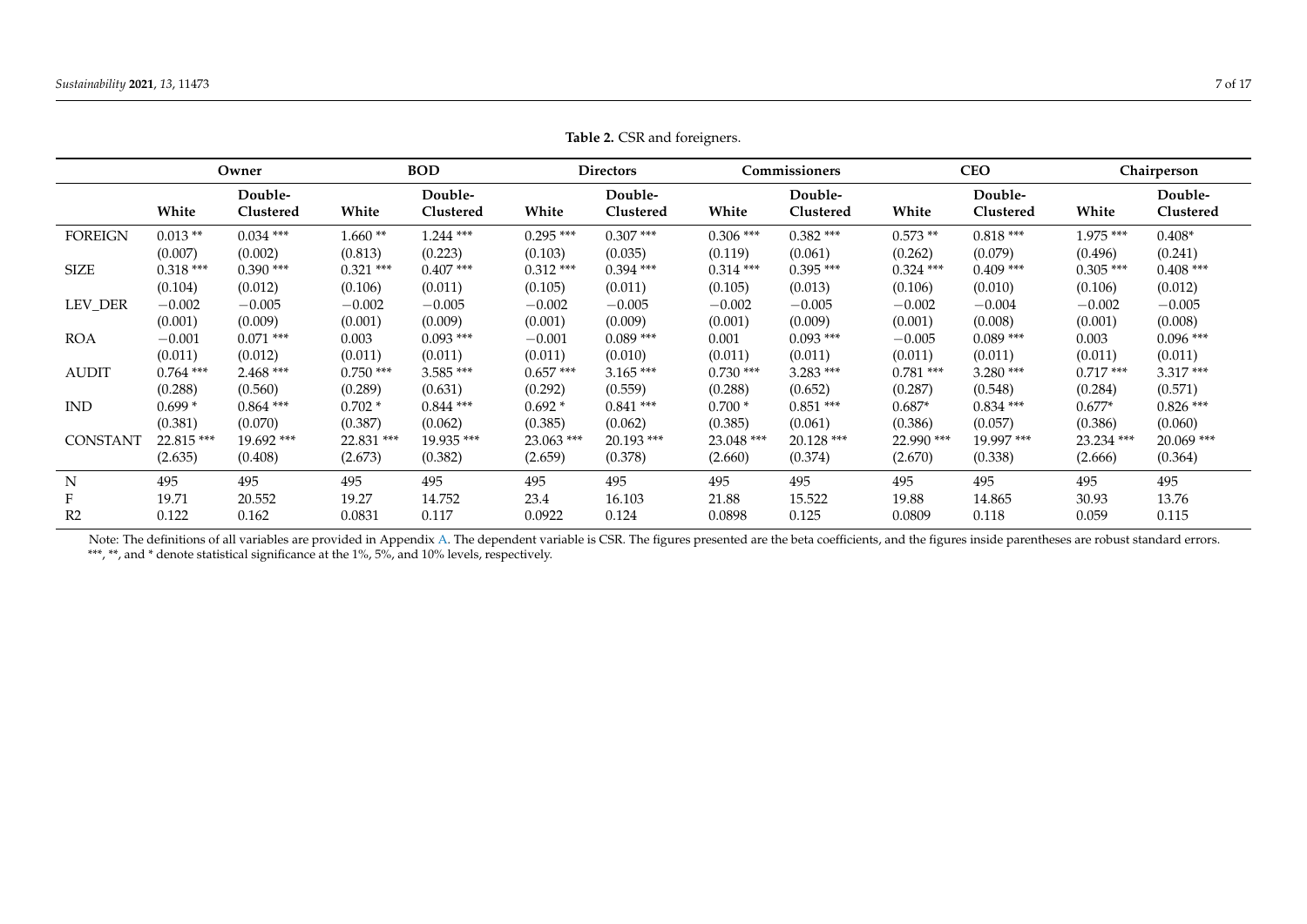Tables [1](#page-5-1) and [2](#page-6-0) also provide information regarding the control variables. The average value of the ROA was 7.5742%, with a median value of 7%. On average, the firms in the sample of the study earn a positive profit. Furthermore, the mean value of leverage is 99.2676%. The ratio of debt to equity in the current study is almost equal to 1—most of the companies in the sample of the study are audited by non-Big Four. Non-Big Four firms conducted 65.0794% of the audits and Big Four firms conducted 34.9206% of the audits.

#### *4.2. Regression Results*

This section provides the multivariate results using robust panel regressions. It follows the recommendation of [\[39\]](#page-16-0) to accommodate the possible existence of a withincluster correlation by estimating all regressions using the White heteroscedastic-robust and double-clustered fixed-effect model. We performed a series of diagnostic tests prior to the estimations, including the Breusch Pagan LM test, Chow test, Hausman test, normality test, VIF of multicollinearity, autocorrelation, and heteroscedasticity. Table [2](#page-6-0) presents the results.

In Hypothesis 1, we assume a positive relationship between foreign ownership and CSR. The result reveals a confirmation of that hypothesis ( $\beta = 0.013$  SE = 0.007). This suggests that more ownership by foreigners in a company leads to higher CSR activities. Foreign ownership provides firms with more incentive to improve their corporate governance practices [\[22\]](#page-15-14) by engaging more CSR. Foreign owners use their discretion to push management to pay more attention to corporate social responsibility and improve the company's involvement in corporate socially responsibility activities. Therefore, foreign ownership has a positive effect on corporate social responsibility.

The second hypothesis testing (H2: a positive relationship between the foreign board and CSR) reveals a positive relationship between a foreign board and CSR ( $\beta$  = 1.660)  $SE = 0.813$ ). This implies that firms with more foreigners on the board receive higher CSR than those with few foreigners on the board. Practically, an increase in foreigners on the board leads to an increase of 1.660% of the company's CSR. This is in line with prior empirical findings, which surmise the positive effect in Russia [\[21\]](#page-15-13), Bangladesh [\[33\]](#page-15-25), Jordan [\[32\]](#page-15-24), and France [\[13\]](#page-15-5).

In terms of the number of foreign directors, our result supports the existence a positive relationship between foreign directors and CSR (H3). Our research shows that foreign directors have a positive relationship with CSR (β = 0.295 SE = 0.103), implying that a company with more foreigners will have a higher CSR. As part of the top management team, foreign directors have the discretion to make strategic decisions regarding corporate social responsibility. Oxelheim and Randøy (2003) point out that foreign directors bring their expertise to improve firm value. Thus, foreign directors also have the discretion to push companies to be more involved in corporate social responsibility.

Foreign commissioners (H4) also positively affect CSR (β = 0.316 SE = 0.103), implying that more foreign commissioners on the board lead to more CSSR activities. Foreign commissioners have a monitoring responsibility to push management to pay more attention to CSR activities. The foreign commissioners, acting in a supervisory role, have a positive effect on CSR performance. Foreign commissioners use their expertise to provide better control and monitoring of CSR. This result is in line with those of previous studies that found positive effects of foreign nationals on company boards [\[13](#page-15-5)[,32](#page-15-24)[,33\]](#page-15-25).

We further examined this foreign variable by evaluating the foreign CEO effect (H5). Table [2](#page-6-0) reveals a positive relationship between foreign CEOs and CSR, confirming our hypothesis (β = 0.573, SE = 0.262). This implies that the CSR of a company with a foreign CEO outperforms another firm that does not have a foreign CEO, which is in alignment with the findings of previous studies such as Al-Shammari, Rasheed, and Al-Shammari [\[40\]](#page-16-1) and Bertrand et al. [\[14\]](#page-15-6).

Additionally, our final hypothesis test also presented a positive relationship between the foreign chairperson and CSR (β = 1.975 SE = 0.496). This indicates there is a significant difference in CSR activities between companies with and without a foreign chairperson. The CSR activities companies with a foreign chairperson outperform those of compa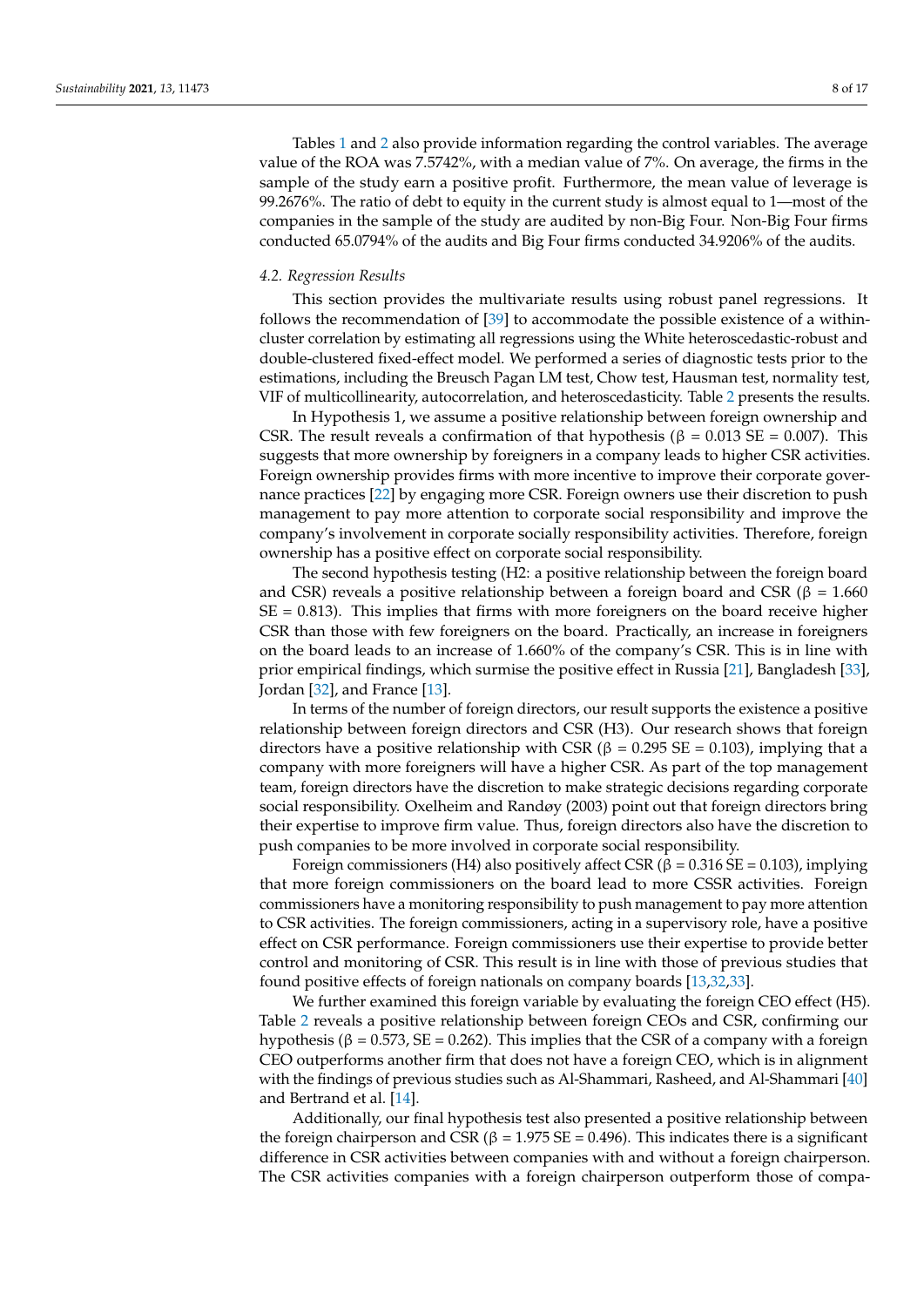nies without a foreign chairperson, which is consistent with the previous research of Bertrand et al. [\[14\]](#page-15-6).

In sum, our result confirms that foreign involvement has a positive effect on corporate social responsibility performance. We checked the aspects of foreign ownership and foreign boards. The results of our study provide empirical evidence on the effectiveness of foreign ownership and foreign boards to improve corporate social responsibility performance. Foreign ownership forces management to be more involved in corporate social responsibility activity. This result supports the agency theory that foreign ownership is a corporate governance mechanism that brings more information, which is presented in the corporate social responsibility disclosure from the company to the shareholder. Our study also supports the important role of the foreign board members in improving corporate social responsibility. Foreign board members bring their experience and expertise to the board's capability. Therefore, foreign boards positively affect CSR disclosure. Additional evaluation through the variables of foreign CEOs, foreign chair people of the board of commissioners, foreign directors, and foreign commissioners confirm the expectation that foreign boards lead to higher CSR.

#### *4.3. Robustness Check: Endogeneity*

We acknowledge the potential endogeneity concern in this study. For example, some unobservable omitted firm-specific characteristics can simultaneously affect the CSR decision and foreign board composition. CSR activities may also have unobservable constructs even though we follow the empirical procedure from previous research, such as Garanina and Aray [\[21\]](#page-15-13). We performed a robustness check to tackle this issue, and the results are presented in Table [3.](#page-9-0)

First, we re-estimated our model specification using one-year lagging explanatory variables instead of taking their contemporaneous values [\[41\]](#page-16-2). This procedure can tackle the simultaneity issue of endogeneity. The results are shown in Columns  $(1)$ ,  $(3)$ ,  $(5)$ ,  $(7)$ ,  $(9)$ , and (11) for each independent variable. The hypothesis testing from those columns shows that our main conclusion on the relationship between the foreign variables (foreign-owned, foreign board, foreign directors, foreign commissioner, foreign CEO, and foreign CEO) and CSR remains intact.

Additionally, we follow Williams and Allison [\[42\]](#page-16-3) and conduct MLE-SEM to tackle the issue of simultaneity and unobserved measurement errors. The MLE-SEM method is substantially more efficient than the GMM method when the normality assumption is met, the condition of strongly balanced is achieved, and it suffers less from finite sample biases. This approach is also suitable for our sample frame due to short period observations.

Columns  $(2)$ ,  $(4)$ ,  $(6)$ ,  $(8)$ ,  $(10)$ , and  $(12)$  of Table [3](#page-9-0) reveal the MLE-SEM results. These show that all regressors have a positive relationship with the CSR, confirming our earlier findings. In other words, if the company has higher foreign-owned, foreign boards, foreign directors, and foreign commissioner characteristics, the CSR increases. It also shows that a company with a foreign CEO or foreign chairperson has higher CSR than those without foreigners.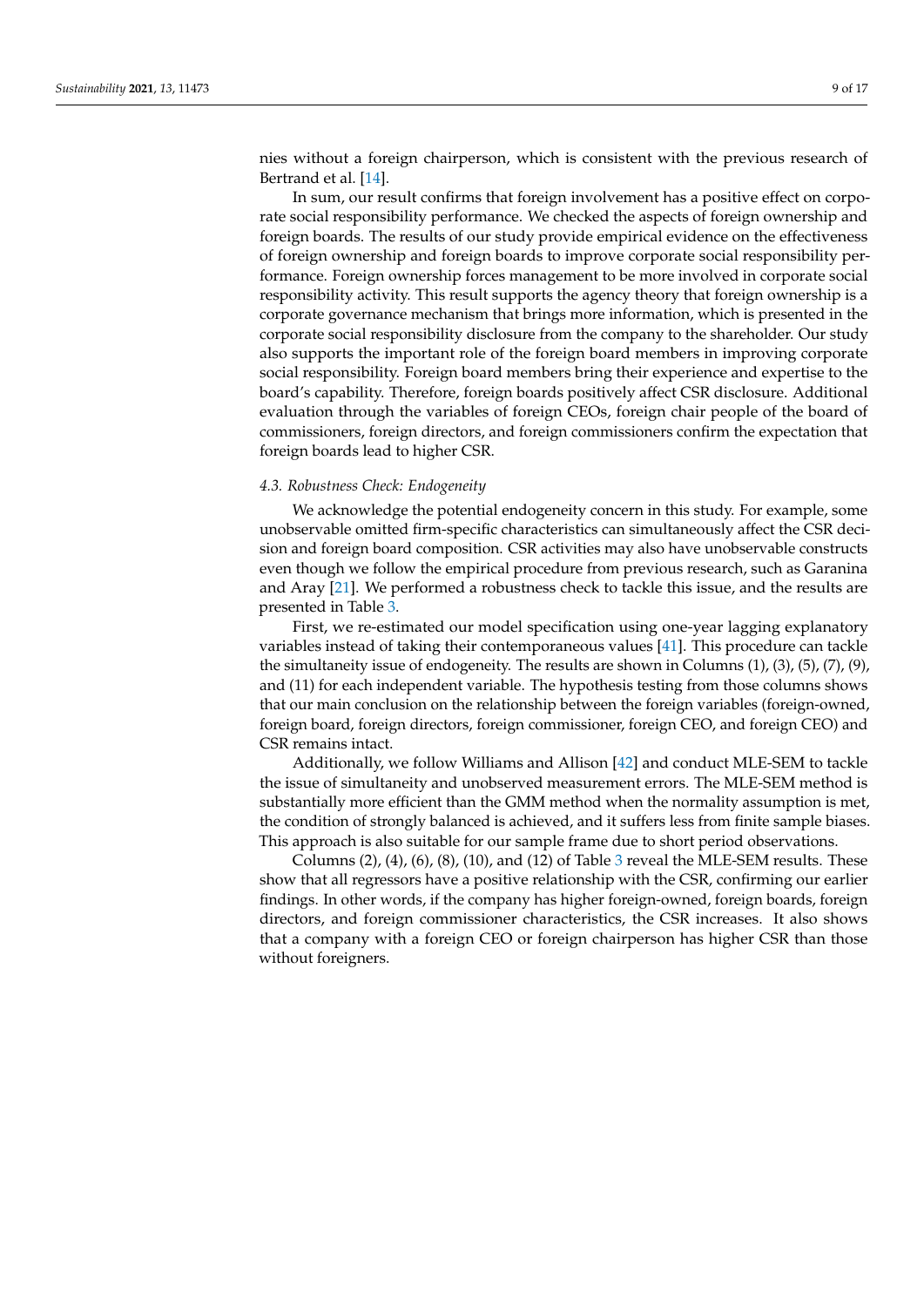|                 |             | Owner       |             | <b>BOD</b>   |              | Directors   |             | Commissioners |             | <b>CEO</b>  |              | Chairperson |
|-----------------|-------------|-------------|-------------|--------------|--------------|-------------|-------------|---------------|-------------|-------------|--------------|-------------|
|                 | One-        |             | One-        |              | One-         |             | One-        |               | One-        |             | One-         |             |
|                 | Lagged      | <b>SEM</b>  | Lagged      | <b>SEM</b>   | Lagged       | <b>SEM</b>  | Lagged      | <b>SEM</b>    | Lagged      | <b>SEM</b>  | Lagged       | <b>SEM</b>  |
| <b>FOREIGN</b>  | $0.017***$  | $0.035***$  | $0.022$ *** | $-0.022**$   | $0.053**$    | $0.307**$   | $0.218***$  | $0.381**$     | $0.739**$   | $0.725**$   | $1.401$ ***  | $1.070*$    |
|                 | (0.003)     | (0.006)     | (0.006)     | (0.010)      | (0.022)      | (0.135)     | (0.082)     | (0.158)       | (0.291)     | (0.301)     | (0.272)      | (0.643)     |
| <b>SIZE</b>     | $0.358$ *** | $0.388$ *** | $0.347***$  | $0.405$ ***  | $0.355$ ***  | $0.391$ *** | $0.356$ *** | $0.393$ ***   | $0.352$ *** | $0.406$ *** | $0.357***$   | $0.406$ *** |
|                 | (0.009)     | (0.067)     | (0.010)     | (0.069)      | (0.010)      | (0.069)     | (0.010)     | (0.069)       | (0.010)     | (0.069)     | (0.010)      | (0.069)     |
| LEVERAGE        | $0.004\,$   | $-0.005$    | 0.003       | $-0.005$     | 0.004        | $-0.005$    | 0.004       | $-0.005$      | 0.004       | $-0.004$    | 0.004        | $-0.005$    |
|                 | (0.004)     | (0.006)     | (0.004)     | (0.006)      | (0.004)      | (0.006)     | (0.004)     | (0.006)       | (0.004)     | (0.006)     | (0.004)      | (0.006)     |
| <b>ROA</b>      | $0.062$ *** | $0.070$ *** | $0.064$ *** | $0.092$ ***  | $0.067***$   | $0.088***$  | $0.064$ *** | $0.092$ ***   | $0.070$ *** | $0.088***$  | $0.065$ ***  | $0.095$ *** |
|                 | (0.011)     | (0.022)     | (0.009)     | (0.022)      | (0.010)      | (0.022)     | (0.009)     | (0.022)       | (0.011)     | (0.023)     | (0.010)      | (0.022)     |
| <b>AUDIT</b>    | $2.632***$  | $2.468***$  | $3.741$ *** | $3.585$ ***  | $3.290$ ***  | $3.165***$  | $3.528$ *** | $3.263$ ***   | $3.433$ *** | $3.280$ *** | $3.562$ ***  | $3.317***$  |
|                 | (0.119)     | (0.506)     | (0.292)     | (0.506)      | (0.213)      | (0.491)     | (0.259)     | (0.508)       | (0.250)     | (0.481)     | (0.243)      | (0.471)     |
| <b>IND</b>      | $1.035***$  | $0.954$ *** | $1.030***$  | $0.948$ ***  | $1.041***$   | $0.960$ *** | $1.043***$  | $0.959$ ***   | $1.050***$  | $0.961$ *** | $1.053$ ***  | $0.967***$  |
|                 | (0.112)     | (0.230)     | (0.109)     | (0.231)      | (0.107)      | (0.232)     | (0.106)     | (0.232)       | (0.107)     | (0.231)     | (0.105)      | (0.231)     |
| <b>CONSTANT</b> | 19.835***   | 20.506 ***  | 20.518 ***  | $21.175$ *** | $20.151$ *** | 20.833***   | 20.186***   | $20.862$ ***  | 20.221 ***  | 20.940***   | $20.137$ *** | 20.846 ***  |
|                 | (0.408)     | (1.665)     | (0.464)     | (1.668)      | (0.407)      | (1.669)     | (0.439)     | (1.668)       | (0.447)     | (1.669)     | (0.448)      | (1.664)     |

**Table 3.** Robustness checks on endogeneity.

<span id="page-9-0"></span>Note: The definitions of all variables are provided in Appendix [A.](#page-14-8) The dependent variable is CSR. The figures presented are the beta coefficients, and the figures inside parentheses are robust standard errors. \*\*\*, \*\*, and \* denote statistical significance at the 1%, 5%, and 10% levels, respectively.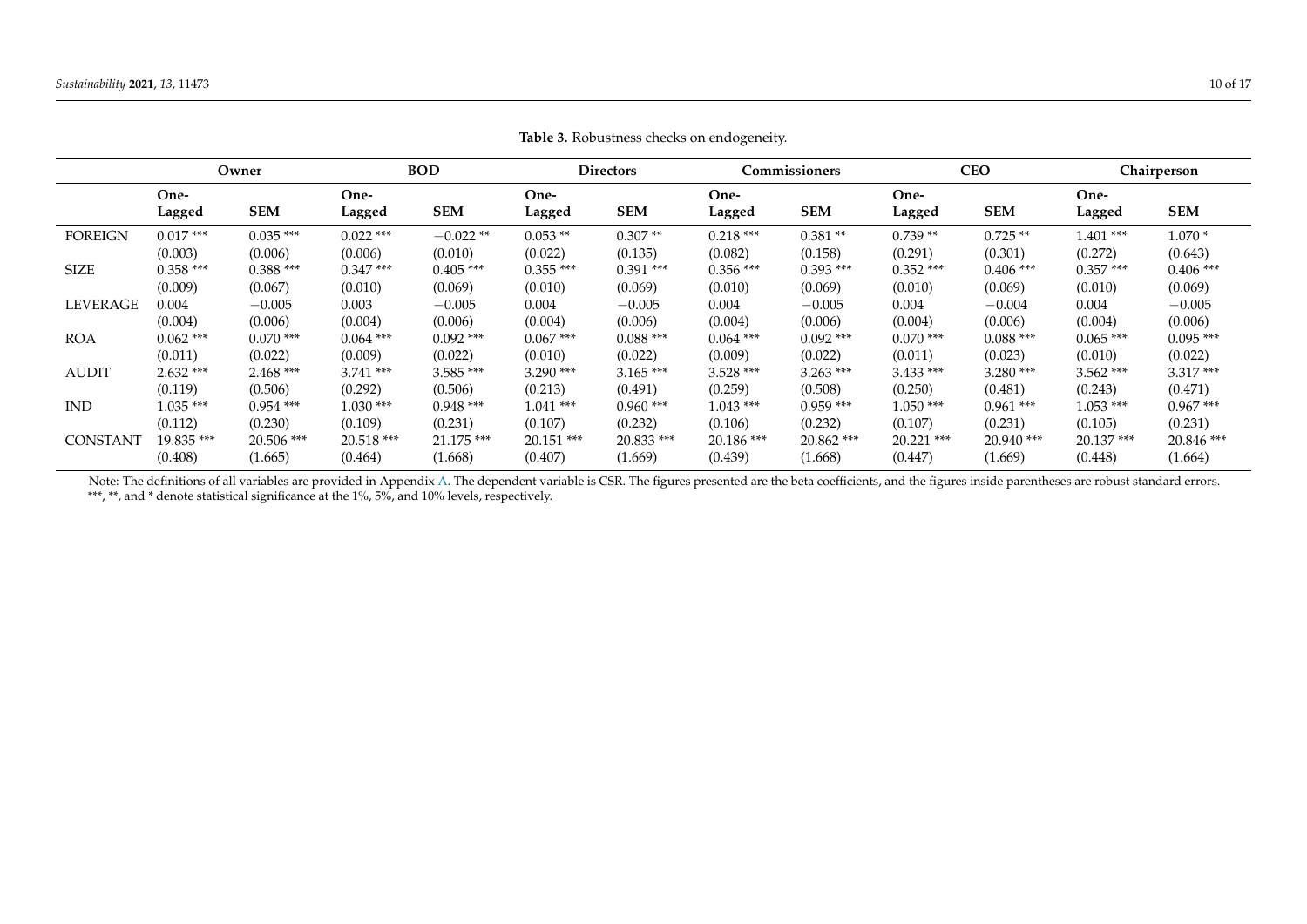# *4.4. Robustness Check: Alternative Measurements*

This research measures the "foreignness" by taking the fraction of directors on the board. However, another widely considered approach in the literature is the presence or absence of such board members, as suggested by Stroup [\[43\]](#page-16-4) and Masulis et al. [\[44\]](#page-16-5). Given that the existence of any foreign director on the board may affect the CSR activities, we consider taking a binary approach in measuring the "foreignness." We use a dummy variable, in which we give a score "1" if there is a presence of international board members, and otherwise "0".

We re-estimate the model using this binary variable, and the results are presented in Table [4.](#page-10-0) The findings show that firms with the presence of international board members, either on the board, as directors, or as commissioners, have better CSR activities than firms with the absence of international board members. This lends further credence to our earlier results that their relationships are positive. The consistent results across the four newly constructed independent variables (owners, board members, directors, and commissioners) suggest that foreignness may result in superior CSR activities.

|                 | Owner        | <b>BOD</b>  | <b>Directors</b> | Commissioners |
|-----------------|--------------|-------------|------------------|---------------|
| <b>FOREIGN</b>  | $1.568**$    | $0.466*$    | $0.857***$       | $1.029**$     |
|                 | (0.753)      | (0.254)     | (0.262)          | (0.438)       |
| <b>SIZE</b>     | $0.333$ ***  | $0.320$ *** | $0.329$ ***      | $0.321$ ***   |
|                 | (0.091)      | (0.103)     | (0.103)          | (0.103)       |
| LEV DER         | $-0.004$     | $-0.002*$   | $-0.002*$        | $-0.002*$     |
|                 | (0.013)      | (0.001)     | (0.001)          | (0.001)       |
| <b>ROA</b>      | $0.059$ ***  | $-0.003$    | $-0.003$         | $-0.002$      |
|                 | (0.021)      | (0.011)     | (0.011)          | (0.011)       |
| <b>AUDIT</b>    | $2.742$ ***  | $0.813***$  | $0.743$ ***      | $0.743$ ***   |
|                 | (0.544)      | (0.287)     | (0.285)          | (0.288)       |
| <b>IND</b>      | $1.044$ ***  | $0.754$ **  | $0.775**$        | $0.723*$      |
|                 | (0.347)      | (0.376)     | (0.375)          | (0.375)       |
| <b>CONSTANT</b> | $19.513$ *** | 22.539 ***  | $22.205$ ***     | 22.647***     |
|                 | (2.518)      | (2.605)     | (2.599)          | (2.599)       |
| N               | 495          | 495         | 495              | 495           |

<span id="page-10-0"></span>**Table 4.** Robustness checks for alternative measurements.

Note: The dependent variable is CSR. To conserve space, we summarize all estimation results in one table. \*\*\*, \*\*, and \* denote statistical significance at the 1%, 5%, and 10% levels, respectively.

## *4.5. Robustness Check: Industrial Effect*

Our research consists of nonfinancial firms from a large number of industries. Thus, the earlier findings might be the net effect of varying relationships across industries offsetting each other. Hence, we re-estimated our model specification for each industry as a robustness check.

We classified each industry into three categories based on the nature of business and the number of observations. The manufacturing and basic industries dominate our sample. Other firms, such as mining and trading, are classified as one miscellaneous industry. Note that the results shown in Table [5](#page-11-0) are not from three estimations. Rather, they are from 18 different estimation models. For brevity reasons, we do not show all the variables (control variables and intercepts). Instead, we summarize the results from the main independent variables and put them in one table. Table [5](#page-11-0) reveals the results of the within-industry results.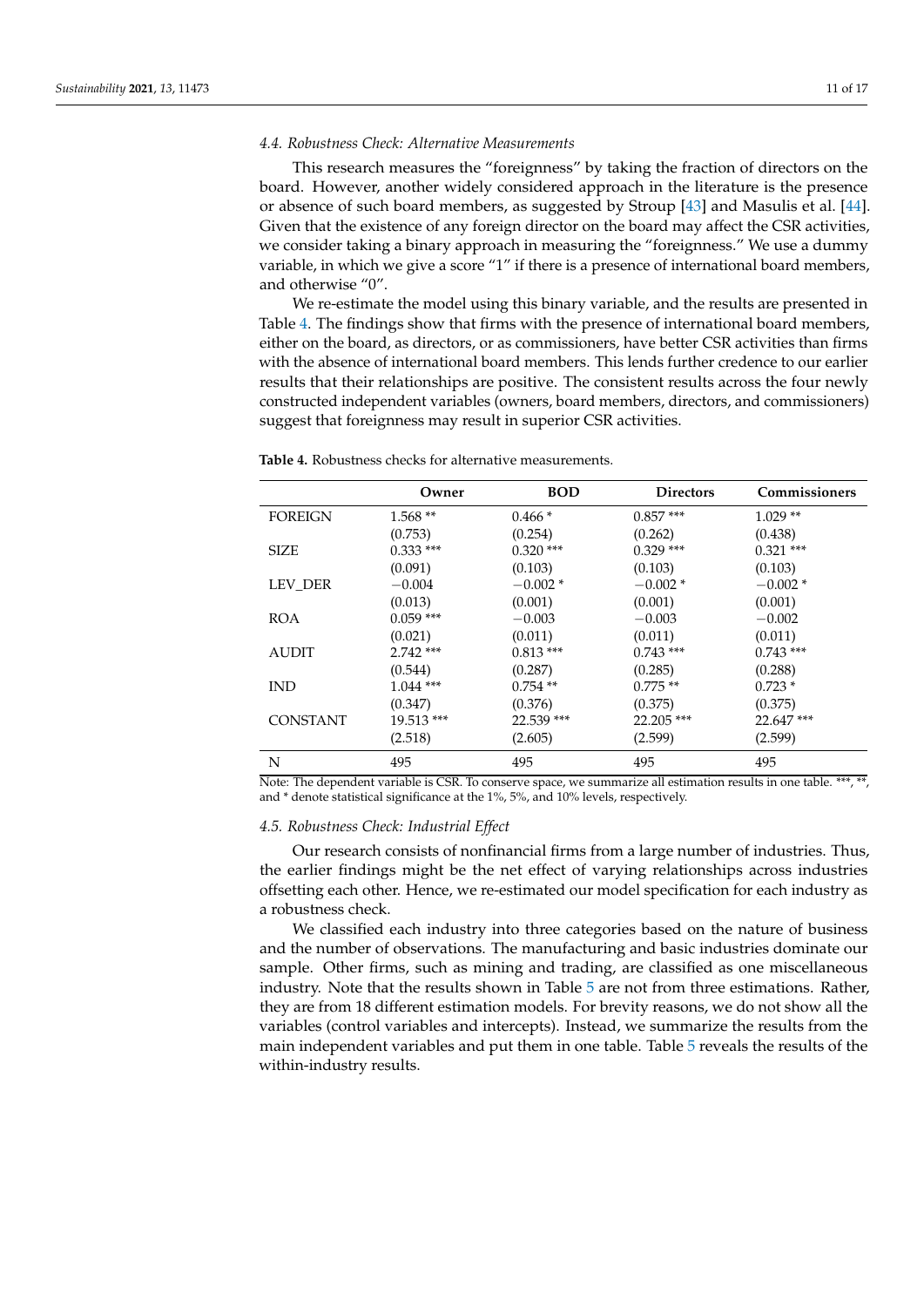|                     | Manufacturing | <b>Basic Industry</b> | <b>Others</b> |
|---------------------|---------------|-----------------------|---------------|
| Foreign Owned       | $0.013$ ***   | $0.026$ ***           | $0.019$ ***   |
|                     | (0.004)       | (0.004)               | (0.004)       |
| Foreign Board       | $0.025$ ***   | $3.855**$             | $1.910**$     |
|                     | (0.005)       | (1.546)               | (0.940)       |
| Foreign Directors   | $0.207$ ***   | $0.426**$             | $-0.151$      |
|                     | (0.070)       | (0.194)               | (0.103)       |
| Foreign             |               |                       |               |
| Commissioner        | 0.089         | $0.440*$              | 0.119         |
|                     | (0.124)       | (0.255)               | (0.148)       |
| Foreign CEO         | $1.255**$     | $3.490$ ***           | $0.597**$     |
|                     | (0.503)       | (0.830)               | (0.300)       |
| Foreign Chairperson | $2.544$ ***   | $1.808**$             | $-0.263$      |
|                     | (0.340)       | (0.874)               | (0.453)       |

<span id="page-11-0"></span>**Table 5.** Robustness checks for industrial subsampling.

Note: The dependent variable is CSR. To conserve space, we summarize all estimation results in one table. \*\*\*, \*\*, and \* denote statistical significance at the 1%, 5%, and 10% levels, respectively.

As expected, the conclusions for each group vary. For the manufacturing industry, all foreign variables have positive effects on CSR, except for foreign commissioners. This implies that the number of foreign commissioners on the board is not significant for CSR activities. Meanwhile, the basic industry results align with our main findings: all foreign variables positively impact CSR. Last, the other industries have interesting results. Only foreign-owned, foreign boards, and foreign CEOs have a positive relationship with CSR. The other foreign variables, such as foreign directors, foreign commissioners, and foreign chairpersons, are not a key factor for CSR.

#### *4.6. Discussion*

Our results suggest that foreign ownership and foreign boards have a positive effect on CSR performance. This finding confirms the expectation that foreign ownership will positively impact the company's decision to be more involved in CSR activities. This result is in line with previous studies, such as Rustam et al. [\[13\]](#page-15-5), Hu and Zhu [\[26\]](#page-15-18), and Khan et al. [\[12\]](#page-15-4). The positive effect of foreign ownership empirically proves the agency theory. The agency theory predicts information asymmetry between management and stakeholders because management has more access to inside information than stakeholders. Thus, it is important to reduce the level of information asymmetry through greater disclosure. As part of the shareholders, foreign owners can use their discretion to push management to further disclose corporate social responsibility and be more actively involved in corporate social responsibility activities. Foreign owners prefer to maintain their reputations through more corporate social responsibility activities. Foreign ownership will thus improve the corporate social responsibility of the company.

Our results also support the legitimacy theory in corporate social responsibility activity. Foreign owners apply more pressure than other shareholders to perform well. Foreign ownership is perceived as the better institution to apply corporate social responsibility mechanisms. As Deegan [\[45\]](#page-16-6) and Islam [\[46\]](#page-16-7) pointed out, a company will react to external pressure. In this case, foreign ownership brings more experience as a global company. Thus, it is expected that the company will absorb the best practices from other countries. Foreign owners use their discretion to achieve better corporate social responsibility. Our result confirms previous studies [\[12](#page-15-4)[,13](#page-15-5)[,26\]](#page-15-18) that foreign ownership improves CSR performance.

Our results also provide evidence regarding the important role of the foreign board members in CSR performance. Foreign board members have incentives to prove themselves capable board members. They will maintain their reputation as foreign nationals who hold board member positions. In line with the agency theory perspective, foreign board members, as part of corporate governance mechanisms, use their discretion to monitor management with respect to corporate social responsibility activities.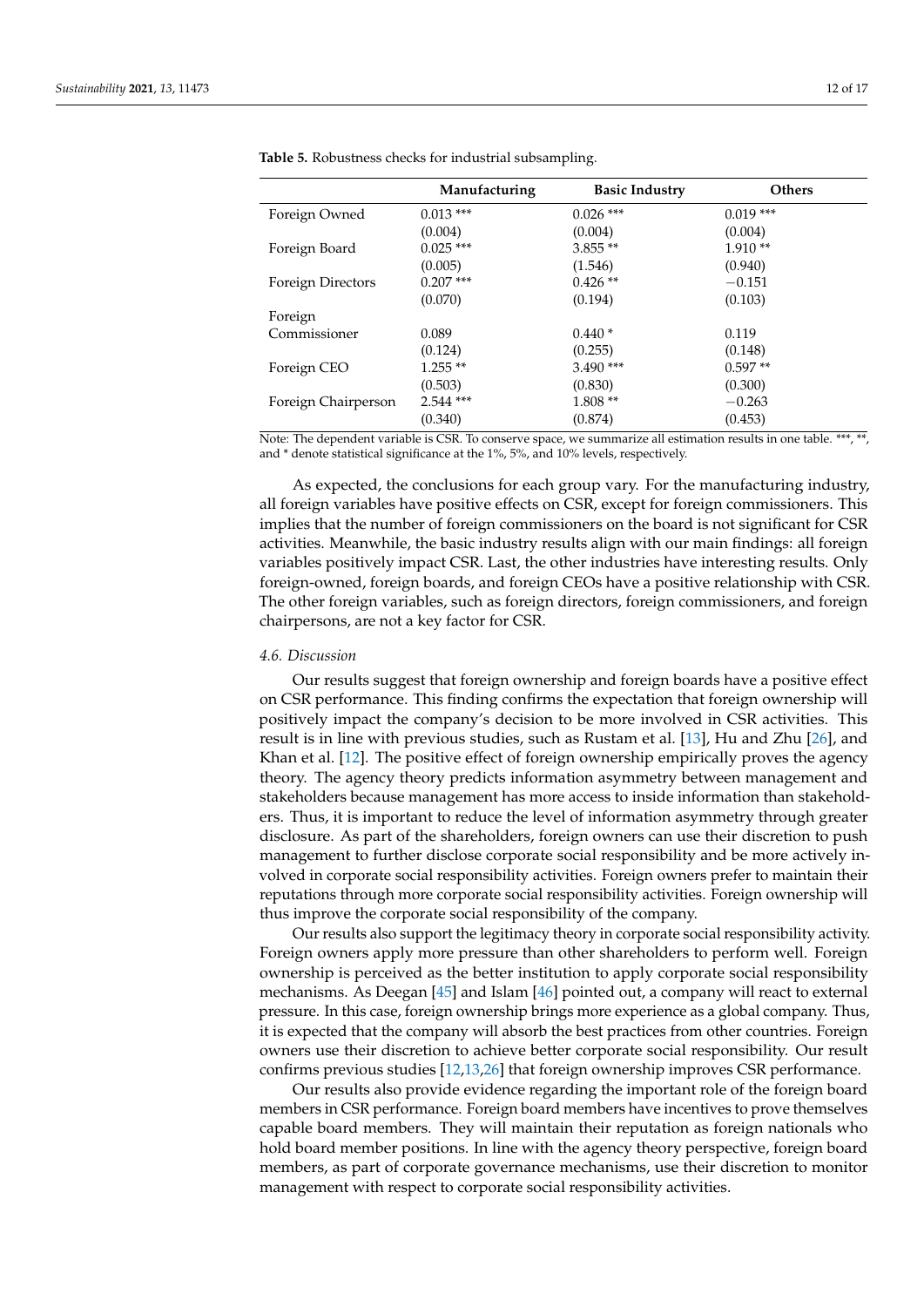Moreover, our study provides further evidence concerning the board of commissioners and directors, because Indonesia uses the two-tier board system. In Indonesian companies, the board of commissioners functions as a supervisory board, and the board of directors has to manage the company operations. First, our study checks the role of foreign nationals in the top position on both boards. With a foreign CEO, shareholders pay more attention to firm performance. Foreign CEOs are expected to deliver higher performance and more compliance with social responsibility. Foreign CEOs need to gain legitimacy from society and shareholders. Thus, foreign CEOs boost firm performance through corporate social responsibility. Foreign CEOs have improved CSR performance. Our result is in line with the previous study of Bertrand et al. [\[14\]](#page-15-6), who found that foreign CEOs positively affect corporate social responsibility using cross-country data. A firm with a foreign CEO outperforms a firm without a foreign CEO.

Furthermore, our study checks the effect of a foreign chairperson of the board of commissioners on corporate social responsibility. As the chairperson of the supervisory board, a foreign chairperson is responsible for maintaining the firm reputation, and yet, he or she also has a reputation to establish and uphold. Our results provide empirical evidence to support this expectation. Foreign chairpersons have improved firm CSR performance. Both foreign CEOs and foreign chairpersons use their experience and expertise to positively impact corporate social responsibility performance. They maintain their reputation to gain legitimacy. Our results also confirm the expectation that foreign CEOs and foreign chairpersons have improved CSR disclosure [\[14\]](#page-15-6) and reduced information asymmetry.

Our study also checks the effect of foreign commissioners and foreign directors on corporate social responsibility. Foreign commissioners as part of the supervisory board have a responsibility to monitor the management team. It is expected that foreign commissioners bring more expertise to accelerate the company to adopt the best practices in corporate social responsibility. As suggested by the legitimacy theory, foreign commissioners respond to expectations from shareholders to improve CSR performance. Our result confirms the expectation that foreign commissioners have a positive impact on CSR performance. Thus, our study is in line with those of previous studies that found positive impacts of foreign directors on CSR [\[13](#page-15-5)[,21](#page-15-13)[,32](#page-15-24)[,33\]](#page-15-25).

Furthermore, our study also checked how foreign nationality directors affect CSR performance. Foreign directors, as part of the board of directors, have a responsibility to manage firm operations. Thus, foreign directors should respond to shareholder expectations regarding CSR activity. A foreign director is expected to have more knowledge and information regarding the best CSR practices of other countries. Foreign directors transmit this knowledge to their companies [\[16](#page-15-8)[,17](#page-15-9)[,30\]](#page-15-22).

As an additional note, legitimacy theory argues that CSR activities might be influenced by firm characteristics such as size, profitability, and leverage [\[47\]](#page-16-8). Smaller firms (or lower profitability) will have a lower CSR activity from larger (or higher profitability) firms, which was revealed in our earlier findings (see Table [2\)](#page-6-0). Therefore, one intriguing question remains: would these firm characteristics strengthen/weaken the international board members' effects on CSR? We re-estimated all the possibilities following Brambor et al.'s [\[48\]](#page-16-9) procedure although it violated the moderation criterion and was beyond our main research objectives. Note that Dawson [\[49\]](#page-16-10) and Balli and Sorensen [\[50\]](#page-16-11) argue that introducing an interaction term needs to fulfill the theoretical requirement: mixed findings. However, the literature in this area has a consensus: firm characteristics and board members are critical factors in increasing CSR activities [\[47\]](#page-16-8).

Nevertheless, we still re-estimated and found that the interactions between each international board member constructs (BOD, directors, commissioners, CEO, and chairperson) and the firm characteristics have no significant relationship with CSR activities. It implies that the international board members' effect on CSR activities is not due to their firm characteristics. The presence of international board members has a positive relationship with CSR no matter the size of the firms. It also implies that larger firms have higher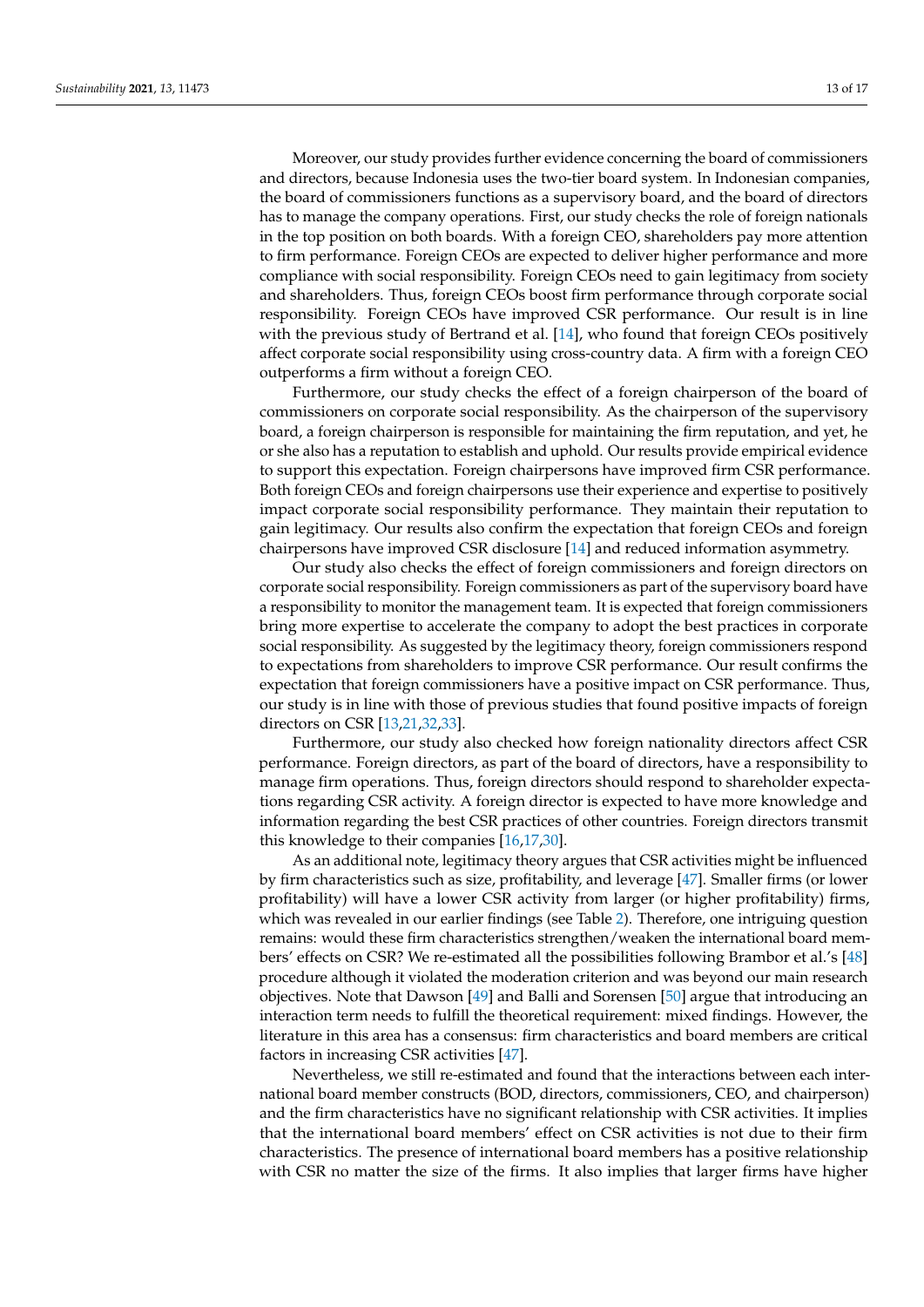CSR activities regardless of whether they have international board members or not. The descriptive statistics in Table [6](#page-13-0) strengthen our arguments.

| Panel A. Firm Characteristics |       |         |                |  |  |
|-------------------------------|-------|---------|----------------|--|--|
| Variable                      | Q1    | $Q1-Q3$ | Q <sub>3</sub> |  |  |
| <b>Size</b>                   | 30.38 | 31.99   | 33.08          |  |  |
| Profitability                 | 31.1  | 32.03   | 33.04          |  |  |
| Leverage                      | 31.66 | 32.41   | 32.21          |  |  |
| Panel B. Size                 |       |         |                |  |  |
| Variable                      | Q1    | $Q1-Q3$ | Q <sub>3</sub> |  |  |
| <b>BOD</b>                    | 31.57 | 32.67   | 32.81          |  |  |
| Dir                           | 31.55 | 33.55   | 33.02          |  |  |
| Com                           | 31.91 | 32.48   | 32.7           |  |  |
| Panel C. Profitability        |       |         |                |  |  |
| Variable                      | Q1    | $Q1-Q3$ | Q3             |  |  |
| <b>BOD</b>                    | 31.6  | 31.89   | 33.7           |  |  |
| <b>DIR</b>                    | 31.52 | 33.44   | 35.44          |  |  |
| <b>COM</b>                    | 31.8  | 32.5    | 33.05          |  |  |
| Panel D. Leverage             |       |         |                |  |  |
| Variable                      | Q1    | $Q1-Q3$ | Q3             |  |  |
| <b>BOD</b>                    | 31.96 | 31.35   | 32.89          |  |  |
| <b>DIR</b>                    | 31.84 | 33.43   | 31.07          |  |  |
| <b>COM</b>                    | 32.16 | 28.76   | 32.56          |  |  |

<span id="page-13-0"></span>**Table 6.** Crosstab across firm characteristics and international board members.

Note: The reported values are CSR values. Panel B reports the CSR values for international board members in each quartile of size. Panel C reports the CSR values for international board members in each quartile of profitability. Panel D reports the CSR values for international board members in each quartile of leverage. Q1, Q1–Q3, and Q3 refer to first quartile, interquartile, and third quartile of CSR values, respectively.

#### **5. Conclusions**

This research examined the effect of foreign boards on corporate social responsibility performance. Using Indonesia as the research subject, the result confirms the expectation that foreign boards improve corporate social responsibility, supporting legitimacy theory. This implies the key role of foreigners in control and monitoring, especially in strategic choices such as CSR. The findings lay the foundations for further research in CSR literature, especially in the emerging market context. Our study also provides evidence that foreign ownership has improve the corporate social responsibility. Foreign ownership leads to higher corporate social responsibility.

Addressing the issue of foreigners' role in CSR has been our focus. To do so, we captured foreigners in more comprehensive measurements by considering all managerial involvement of foreigners in corporations. This finding implies that corporate governance mechanisms, through the identity of the board, do matter for CSR, which suggests that having an international board member is not a bad idea, especially if the firms intend to increase their CSR activities. In sum, this finding suggests that more diversified board membership is positive for corporate governance mechanisms in light of firm legitimacy through CSR.

While we offer a new perspective regarding the role of foreign boards in CSR, our study does have limitations. First, we did not directly measure the international exposure and experience of the board members. For instance, local board members might have the same level of rigorousness in CSR if they have experience as board members abroad. This study also does not take into account the country of origin of the foreigners on a board. The national culture of foreigners may have an impact on CSR activities. This study also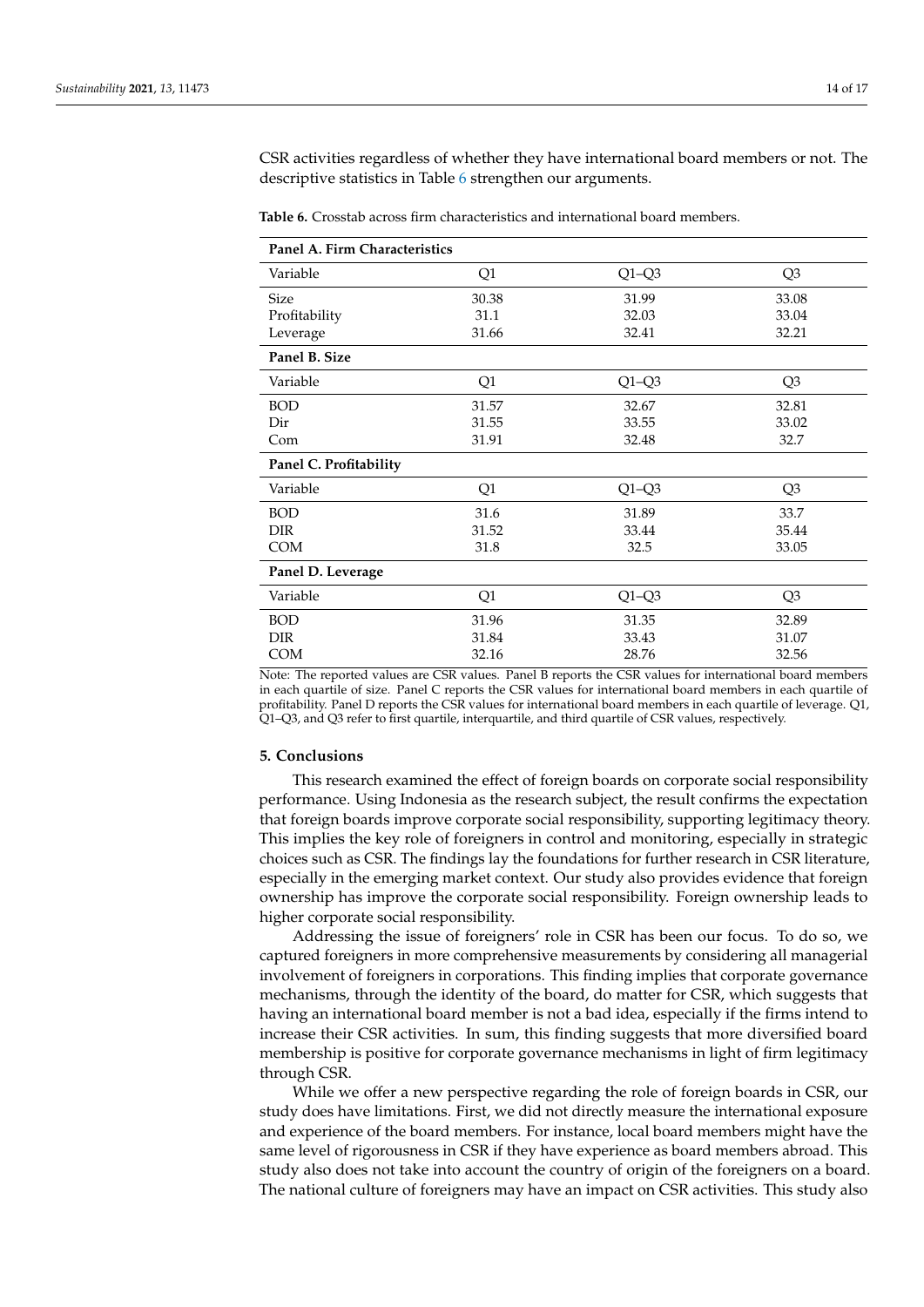<span id="page-14-8"></span>does not consider the cross-listing aspect of the firm. Because those issues lay on different theoretical and conceptual gaps, they can be other interesting extensions of this analysis.

**Author Contributions:** Conceptualization, D.S., R.K.B., and A.A.; Formal analysis, D.S., R.K.B., and S.M.; Investigation, D.S., A.A., and S.M.; Methodology, D.S. and R.K.B.; Writing—original draft, D.S., R.K.B., A.A., and S.M.; Writing—review and editing, D.S. and R.K.B. All authors have read and agreed to the published version of the manuscript.

**Funding:** The authors acknowledge financial support from Directorate General of Higher Education, Ministry of Education, Culture, Research and Technology, Republic of Indonesia, under grant no. 221.1/UN27.22/HK.07.00/2021.

**Institutional Review Board Statement:** Not Applicable.

**Data Availability Statement:** The data presented in this study are available upon request from the corresponding author.

**Conflicts of Interest:** The authors declare no conflict of interest.

| Variable              | Definition                                                                                                                                                                                                              |
|-----------------------|-------------------------------------------------------------------------------------------------------------------------------------------------------------------------------------------------------------------------|
| Dependent Variable    |                                                                                                                                                                                                                         |
| <b>CSR</b>            | Refer to GRI index. We use dichotomous values for each index; we<br>give "1" if the company discloses the relevant information regarding<br>the index and "0" if the company does not disclose the<br>information [12]. |
| Independent Variable  |                                                                                                                                                                                                                         |
| Foreign ownership     | The percentage of shares held by foreign shareholders [21,23,38].                                                                                                                                                       |
| Foreign board         | The percentage of foreign nationals on the company board [37].                                                                                                                                                          |
| Foreign CEO           | A foreign national holds the CEO position [15]—a dummy variable; 1<br>if the CEO is foreign and 0 otherwise.                                                                                                            |
|                       | A foreign national is chairperson of the board of                                                                                                                                                                       |
| Foreign Chairperson   | commissioners $[15]$ —a dummy variable; 1 if the chairperson is<br>foreign and 0 otherwise.                                                                                                                             |
| Foreign Directors     | The percentage of foreign directors on a board of directors [33,34,37].                                                                                                                                                 |
|                       | The percentage of foreign commissioners on a board of                                                                                                                                                                   |
| Foreign Commissioners | commissioners [33,34,37].                                                                                                                                                                                               |
| Control Variable      |                                                                                                                                                                                                                         |
| Firm size             | Ln of total assets                                                                                                                                                                                                      |
| <b>ROA</b>            | Return on assets                                                                                                                                                                                                        |
| Leverage              | Debt to equity ratio                                                                                                                                                                                                    |
| Audit firm            | Dummy variable; 1 if the audit firm is Big Four and 0 otherwise.                                                                                                                                                        |

# <span id="page-14-7"></span>**Appendix A**

# **References**

- <span id="page-14-0"></span>1. Halkos, G.; Nomikos, S. Corporate social responsibility: Trends in global reporting initiative standards. *Econ. Anal. Policy* **2021**, *69*, 106–117. [\[CrossRef\]](http://doi.org/10.1016/j.eap.2020.11.008)
- <span id="page-14-1"></span>2. Brooks, C.; Oikonomou, I. The effects of environmental, social and governance disclosures and performance on firm value: A review of the literature in accounting and finance. *Br. Account. Rev.* **2018**, *50*, 1–15. [\[CrossRef\]](http://doi.org/10.1016/j.bar.2017.11.005)
- <span id="page-14-2"></span>3. Setiawan, D.; Prabowo, R.; Arnita, V.; Wibawa, A. Does corporate social responsibility affect earnings management? Evidence from the Indonesian banking industry. Business. *Theory Pract.* **2019**, *20*, 372–378.
- <span id="page-14-3"></span>4. Mohmed, A.; Flynn, A.; Grey, C. The link between CSR and earnings quality: Evidence from Egypt. *J. Account. Emerg. Econ.* **2019**, *10*, 1–20. [\[CrossRef\]](http://doi.org/10.1108/JAEE-10-2018-0109)
- <span id="page-14-4"></span>5. Kim, Y.C.; Seol, I.; Kang, Y.S. A study on the earnings response coefficient (ERC) of socially responsible firms. *Manag. Res. Rev.* **2018**, *41*, 1010–1032. [\[CrossRef\]](http://doi.org/10.1108/MRR-01-2017-0024)
- <span id="page-14-5"></span>6. Ylönen, M.; Laine, M. For logistical reasons only? A case study of tax planning and corporate social responsibility reporting. *Crit. Perspect. Account.* **2015**, *33*, 5–23. [\[CrossRef\]](http://doi.org/10.1016/j.cpa.2014.12.001)
- <span id="page-14-6"></span>7. Kontesa, M.; Brahmana, R.K.; Memarista, G. Does Market Competition Motivate Corporate Social Responsibility? Insight from Malaysia. *J. Ekon. Malays.* **2020**, *54*, 167–179.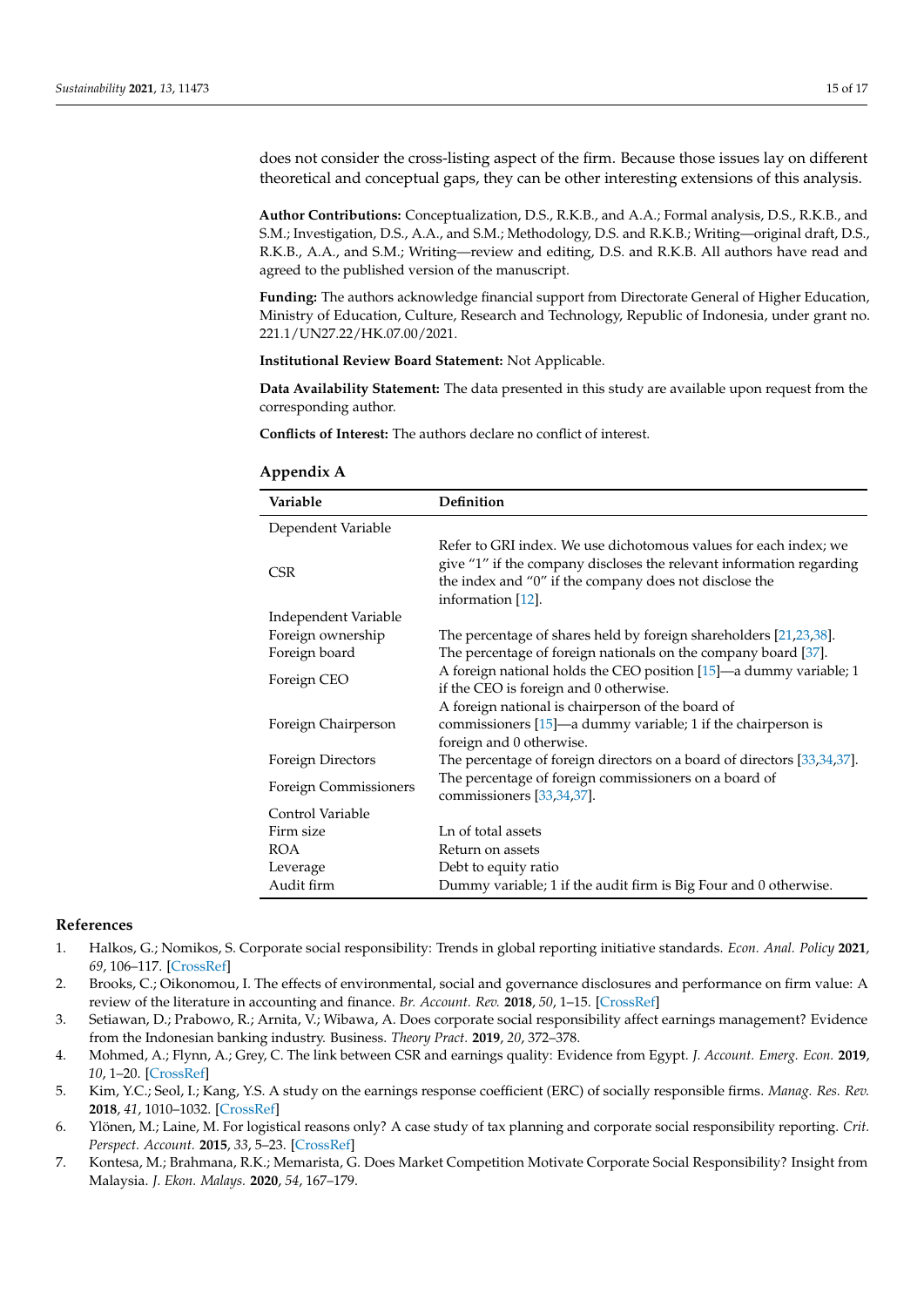- <span id="page-15-0"></span>8. Tibiletti, V.; Marchini, P.L.; Furlotti, K.; Medioli, A. Does corporate governance matter in corporate social responsibility disclosure? Evidence from Italy in the "era of sustainability". *Corp. Soc. Responsib. Environ. Manag.* **2021**, *28*, 896–907. [\[CrossRef\]](http://doi.org/10.1002/csr.2097)
- <span id="page-15-1"></span>9. Velte, P. Determinants and consequences of corporate social responsibility assurance: A systematic review of archival research. *Soc. Bus. Rev.* **2021**, *16*, 1–25. [\[CrossRef\]](http://doi.org/10.1108/SBR-05-2020-0077)
- <span id="page-15-2"></span>10. Agyei-Mensah, B.K. Internal control information disclosure and corporate governance: Evidence from an emerging market. *Corp. Gov. Int. J. Bus. Soc.* **2016**, *16*, 79–95. [\[CrossRef\]](http://doi.org/10.1108/CG-10-2015-0136)
- <span id="page-15-3"></span>11. McGuinness, P.B.; Vieito, J.P.; Wang, M. The role of board gender and foreign ownership in the CSR performance of Chinese listed firms. *J. Corp. Financ.* **2017**, *42*, 75–99. [\[CrossRef\]](http://doi.org/10.1016/j.jcorpfin.2016.11.001)
- <span id="page-15-4"></span>12. Khan, A.; Muttakin, M.B.; Siddiqui, J. Corporate Governance and Corporate Social Responsibility Disclosures: Evidence from an Emerging Economy. *J. Bus. Ethics* **2013**, *114*, 207–223. [\[CrossRef\]](http://doi.org/10.1007/s10551-012-1336-0)
- <span id="page-15-5"></span>13. Rustam, A.; Wang, Y.; Zameer, H. Does foreign ownership affect corporate sustainability disclosure in Pakistan? A sequential mixed methods approach. *Environ. Sci. Pollut. Res.* **2019**, *26*, 31178–31197. [\[CrossRef\]](http://doi.org/10.1007/s11356-019-06250-3)
- <span id="page-15-6"></span>14. Bertrand, O.; Betschinger, M.-A.; Moschieri, C. Are firms with foreign CEOs better citizens? A study of the impact of CEO foreignness on corporate social performance. *J. Int. Bus. Stud.* **2021**, *52*, 525–543. [\[CrossRef\]](http://doi.org/10.1057/s41267-020-00381-3)
- <span id="page-15-7"></span>15. Conyon, M.J.; Haß, L.H.; Vergauwe, S.; Zhang, Z. Foreign experience and CEO compensation. *J. Corp. Financ.* **2019**, *57*, 102–121. [\[CrossRef\]](http://doi.org/10.1016/j.jcorpfin.2017.12.016)
- <span id="page-15-8"></span>16. Oxelheim, L.; Randøy, T. The impact of foreign board membership on firm value. *J. Bank. Financ.* **2003**, *27*, 2369–2392. [\[CrossRef\]](http://doi.org/10.1016/S0378-4266(02)00395-3)
- <span id="page-15-9"></span>17. Hooghiemstra, R.; Hermes, N.; Oxelheim, L.; Randøy, T. Strangers on the board: The impact of board internationalization on earnings management of Nordic firms. *Int. Bus. Rev.* **2019**, *28*, 119–134. [\[CrossRef\]](http://doi.org/10.1016/j.ibusrev.2018.08.007)
- <span id="page-15-10"></span>18. Du, X.; Jian, W.; Lai, S. Do Foreign Directors Mitigate Earnings Management? Evidence from China. *Int. J. Account.* **2017**, *52*, 142–177. [\[CrossRef\]](http://doi.org/10.1016/j.intacc.2017.04.002)
- <span id="page-15-11"></span>19. Wen, W.; Cui, H.; Ke, Y. Directors with foreign experience and corporate tax avoidance. *J. Corp. Finance* **2020**, *62*, 101624. [\[CrossRef\]](http://doi.org/10.1016/j.jcorpfin.2020.101624)
- <span id="page-15-12"></span>20. DiMaggio, P.J.; Powell, W.W. The iron cage revisited: Institutional isomorphism and collective rationality in organizational fields. *Am. Sociol. Rev.* **1983**, *48*, 147–160. [\[CrossRef\]](http://doi.org/10.2307/2095101)
- <span id="page-15-13"></span>21. Garanina, T.; Aray, Y. Enhancing CSR disclosure through foreign ownership, foreign board members, and cross-listing: Does it work in Russian context? *Emerg. Mark. Rev.* **2021**, *46*, 100754. [\[CrossRef\]](http://doi.org/10.1016/j.ememar.2020.100754)
- <span id="page-15-14"></span>22. Kim, I.J.; Eppler-Kim, J.; Kim, W.S.; Byun, S.J. Foreign investors and corporate governance in Korea. *Pacific-Basin Financ. J.* **2010**, *18*, 390–402. [\[CrossRef\]](http://doi.org/10.1016/j.pacfin.2010.04.002)
- <span id="page-15-15"></span>23. Setiawan, D.; Bandi, B.; Phua, L.K.; Trinugroho, I. Ownership structure and dividend policy in Indonesia. *J. Asia Bus. Stud.* **2016**, *10*, 230–252. [\[CrossRef\]](http://doi.org/10.1108/JABS-05-2015-0053)
- <span id="page-15-16"></span>24. Liu, N.; Laing, E.; Cao, Y.; Zhang, X. Institutional ownership and corporate transparency in China. *Financ. Res. Lett.* **2018**, *24*, 328–336. [\[CrossRef\]](http://doi.org/10.1016/j.frl.2017.12.001)
- <span id="page-15-17"></span>25. Vo, X.V.; Chu, T.K.H. Do foreign shareholders improve corporate earnings quality in emerging markets? Evidence from Vietnam. *Cogent Econ. Financ.* **2019**, *7*, 1698940. [\[CrossRef\]](http://doi.org/10.1080/23322039.2019.1698940)
- <span id="page-15-18"></span>26. Hu, Y.Y.; Zhu, Y.; Tucker, J.; Hu, Y. Ownership influence and CSR disclosure in China. *Account. Res. J.* **2018**, *31*, 8–21. [\[CrossRef\]](http://doi.org/10.1108/ARJ-01-2017-0011)
- <span id="page-15-19"></span>27. Al-Gamrh, B.; Al-Dhamari, R.; Jalan, A.; Jahanshahi, A.A. The impact of board independence and foreign ownership on financial and social performance of firms: Evidence from the UAE. *J. Appl. Account. Res.* **2020**, *21*, 201–229. [\[CrossRef\]](http://doi.org/10.1108/JAAR-09-2018-0147)
- <span id="page-15-20"></span>28. Gulzar, M.A.; Cherian, J.; Hwang, J.; Jiang, Y.; Sial, M.S. The Impact of Board Gender Diversity and Foreign Institutional Investors on the Corporate Social Responsibility (CSR) Engagement of Chinese Listed Companies. *Sustainability* **2019**, *11*, 307. [\[CrossRef\]](http://doi.org/10.3390/su11020307)
- <span id="page-15-21"></span>29. Mishra, A.V. Foreign Ownership and Firm Value: Evidence from Australian Firms. *Asia-Pacific Financ. Mark.* **2014**, *21*, 67–96. [\[CrossRef\]](http://doi.org/10.1007/s10690-013-9177-0)
- <span id="page-15-22"></span>30. Giannetti, M.; Liao, G.; Yu, X. The Brain Gain of Corporate Boards: Evidence from China. *J. Financ.* **2015**, *70*, 1629–1682. [\[CrossRef\]](http://doi.org/10.1111/jofi.12198)
- <span id="page-15-23"></span>31. Ullah, F.; Jiang, P.; Shahab, Y.; Zheng, C. Board of directors' foreign experience and stock price informativeness. *Int. J. Financ. Econ.* **2020**, *26*, 5160–5182. [\[CrossRef\]](http://doi.org/10.1002/ijfe.2059)
- <span id="page-15-24"></span>32. Ibrahim, A.H.; Hanefah, M.M. Board diversity and corporate social responsibility in Jordan. *J. Financ. Rep. Account.* **2016**, *14*, 279–298. [\[CrossRef\]](http://doi.org/10.1108/JFRA-06-2015-0065)
- <span id="page-15-25"></span>33. Muttakin, M.B.; Khan, A.; Subramaniam, N. Firm characteristics, board diversity and corporate social responsibility. *Pac. Account. Rev.* **2015**, *27*, 353–372. [\[CrossRef\]](http://doi.org/10.1108/PAR-01-2013-0007)
- <span id="page-15-26"></span>34. Colakoglu, N.; Eryilmaz, M.; Martínez-Ferrero, J. Is board diversity an antecedent of corporate social responsibility performance in firms? A research on the 500 biggest Turkish companies. *Soc. Responsib. J.* **2021**, *17*, 243–262. [\[CrossRef\]](http://doi.org/10.1108/SRJ-07-2019-0251)
- <span id="page-15-27"></span>35. Majeed, S.; Aziz, T.; Saleem, S. The Effect of Corporate Governance Elements on Corporate Social Responsibility (CSR) Disclosure: An Empirical Evidence from Listed Companies at KSE Pakistan. *Int. J. Financ. Stud.* **2015**, *3*, 530–556. [\[CrossRef\]](http://doi.org/10.3390/ijfs3040530)
- <span id="page-15-28"></span>36. Guthrie, J.; Parker, L.D. Corporate social disclosure practice: A comparative international analysis. *Adv. Public Interest Account.* **1990**, *3*, 159–175.
- <span id="page-15-29"></span>37. Beji, R.; Yousfi, O.; Loukil, N.; Omri, A. Board Diversity and Corporate Social Responsibility: Empirical Evidence from France. *J. Bus. Ethic* **2021**, *173*, 133–155. [\[CrossRef\]](http://doi.org/10.1007/s10551-020-04522-4)
- <span id="page-15-30"></span>38. Setiawan, D.; Aryani, Y.A.; Yuniarti, S.; Brahmana, R.K. Does Ownership Structure Affect Dividend Decisions? Evidence from Indonesia's Banking Industry. *Int. J. Bus.* **2019**, *24*, 330–344.